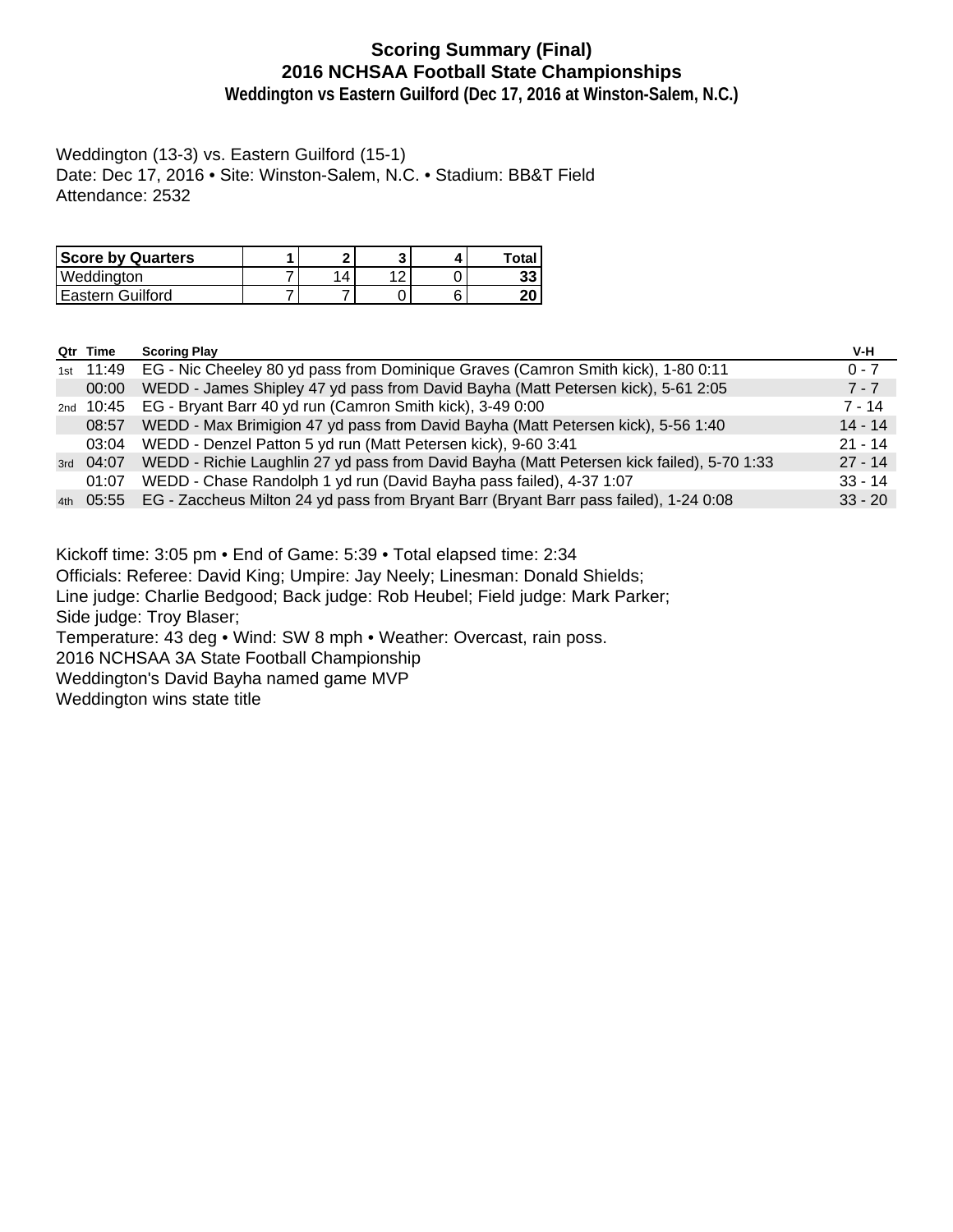## **Team Statistics (Final) 2016 NCHSAA Football State Championships**

|                                | <b>WEDD</b>    | EG                      |
|--------------------------------|----------------|-------------------------|
| <b>FIRST DOWNS</b>             | 20             | 9                       |
| Rushing                        | 12             | $\overline{\mathbf{4}}$ |
| Passing                        | 6              | 5                       |
| Penalty                        | $\overline{2}$ | $\mathbf 0$             |
| <b>NET YARDS RUSHING</b>       | 173            | 105                     |
| <b>Rushing Attempts</b>        | 46             | 24                      |
| Average Per Rush               | 3.8            | 4.4                     |
| <b>Rushing Touchdowns</b>      | $\overline{2}$ | $\mathbf{1}$            |
| <b>Yards Gained Rushing</b>    | 218            | 142                     |
| <b>Yards Lost Rushing</b>      | 45             | 37                      |
| <b>NET YARDS PASSING</b>       | 183            | 154                     |
| Completions-Attempts-Int       | $10 - 17 - 1$  | $12 - 23 - 1$           |
| Average Per Attempt            | 10.8           | 6.7                     |
| <b>Average Per Completion</b>  | 18.3           | 12.8                    |
| Passing Touchdowns             | 3              | $\overline{2}$          |
| <b>TOTAL OFFENSE YARDS</b>     | 356            | 259                     |
| Total offense plays            | 63             | 47                      |
| Average Gain Per Play          | 5.7            | 5.5                     |
| Fumbles: Number-Lost           | $2 - 1$        | $1 - 0$                 |
| <b>Penalties: Number-Yards</b> | $6 - 56$       | $7 - 65$                |
| <b>PUNTS-YARDS</b>             | $3 - 107$      | 5-149                   |
| Average Yards Per Punt         | 35.7           | 29.8                    |
| Net Yards Per Punt             | 12.0           | 30.4                    |
| Inside 20                      | $\mathbf{1}$   | 0                       |
| 50+ Yards                      | 0              | 0                       |
| <b>Touchbacks</b>              | $\Omega$       | 0                       |
| Fair catch                     | 0              | 3                       |
| <b>KICKOFFS-YARDS</b>          | 6-283          | $3 - 145$               |
| Average Yards Per Kickoff      | 47.2           | 48.3                    |
| Net Yards Per Kickoff          | 33.3           | 20.0                    |
| Touchbacks                     | 1              | 0                       |
| Punt returns: Number-Yards-TD  | $1 - 3 - 0$    | $1 - 71 - 0$            |
| Average Per Return             | $-3.0$         | 71.0                    |
| Kickoff returns: Number-Yds-TD | $3 - 85 - 0$   | $5 - 63 - 0$            |
| Average Per Return             | 28.3           | 12.6                    |
| Interceptions: Number-Yds-TD   | $1 - 15 - 0$   | $1 - 2 - 0$             |
| Fumble Returns: Number-Yds-TD  | $0 - 0 - 0$    | $0 - 0 - 0$             |
| Miscellaneous Yards            | 0              | 0                       |
| <b>Possession Time</b>         | 27:19          | 20:31                   |
| 1st Quarter                    | 5:08           | 6:52                    |
| 2nd Quarter                    | 6:45           | 5:05                    |
| 3rd Quarter                    | 5:54           | 6:06                    |
| 4th Quarter                    | 9:32           | 2:28                    |
| <b>Third-Down Conversions</b>  | 6 of 13        | 1 of 10                 |
| <b>Fourth-Down Conversions</b> | 2 of 3         | 0 of 3                  |
| Red-Zone Scores-Chances        | $2 - 4$        | $0-0$                   |
| Touchdowns                     | $2 - 4$        | $0-0$                   |
| Field goals                    | $0 - 4$        | $0-0$                   |
| Sacks By: Number-Yards         | $4 - 31$       | $2 - 21$                |
| <b>PAT Kicks</b>               | $3 - 4$        | $2 - 2$                 |
| <b>Field Goals</b>             | 0-0            | 0-0                     |
| Points off turnovers           | 0              | 0                       |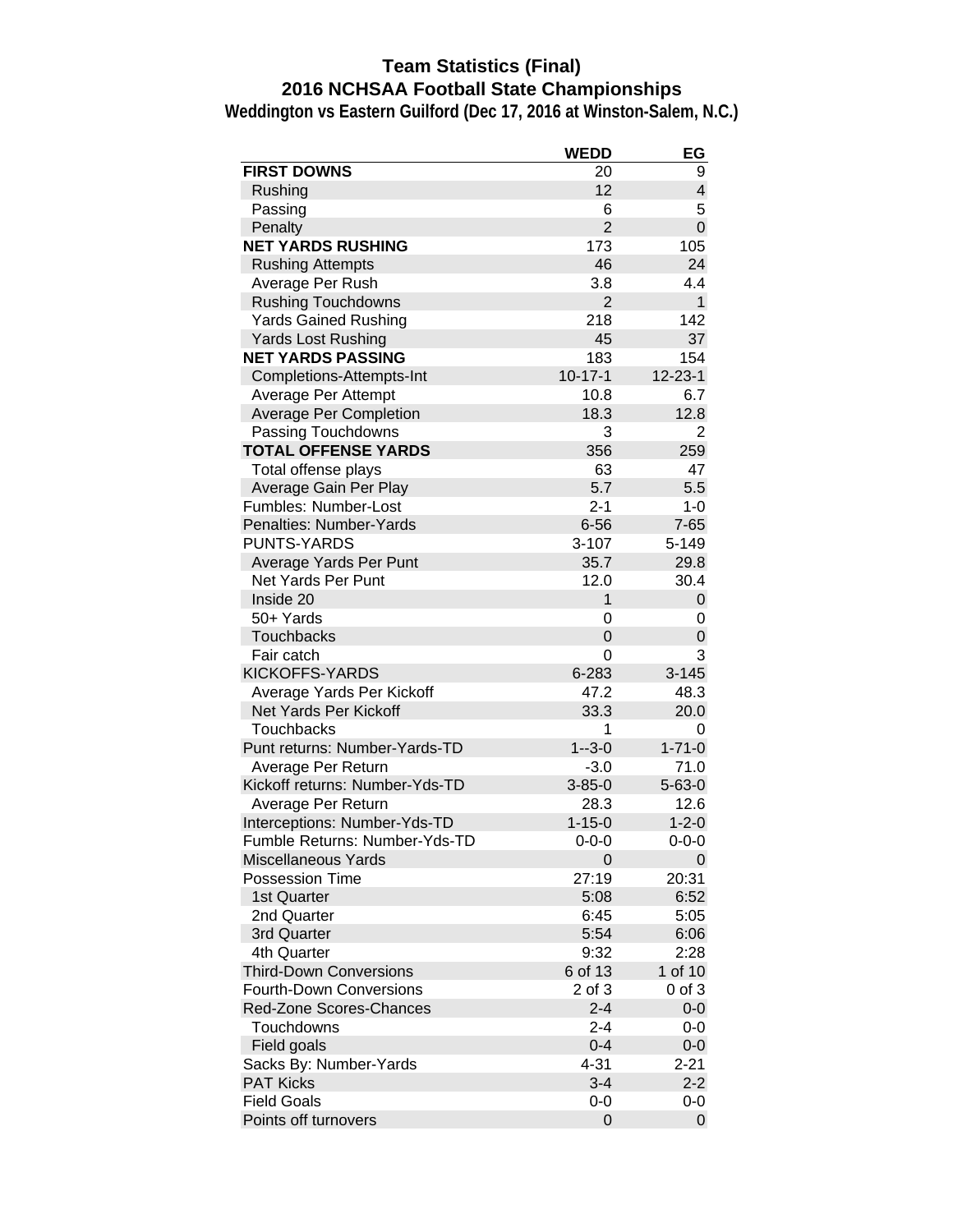### **Individual Statistics (Final) 2016 NCHSAA Football State Championships**

**Weddington vs Eastern Guilford (Dec 17, 2016 at Winston-Salem, N.C.)**

#### **Weddington Eastern Guilford**

| <b>Rushing</b>            | No. |               |                | Gain Loss | <b>Net</b>     |                | TD              | Lg             | Avg         |                |
|---------------------------|-----|---------------|----------------|-----------|----------------|----------------|-----------------|----------------|-------------|----------------|
| David Bayha               | 13  | 95            |                | 21        | 74             |                | 0               | 24             | 5.7         |                |
| <b>Denzel Patton</b>      | 13  | 61            |                | 0         | 61             |                | 1               | 12             | 4.7         |                |
| Richie Laughlin           | 4   | 23            |                | 3         | 20             |                | 0               | 15             | 5.0         |                |
| <b>Blaise Arthur-Wong</b> | 3   |               | 17             | 0         | 17             |                | 0               | 9              | 5.7         |                |
| Chase Randolph            | 3   |               | 8              | 0         |                | 8              | 1               | 4              | 2.7         |                |
| <b>Wayne Dixie</b>        | 3   |               | 7              | 0         |                | 7              | 0               | 4              | 2.3         |                |
| James Shipley             | 1   |               | 5              | 0         |                | 5              | 0               | 5              | 5.0         |                |
| James Gale                | 1   |               | $\overline{c}$ | 0         |                | 2              | 0               | $\overline{c}$ | 2.0         |                |
| <b>Wyatt Furlong</b>      | 1   |               | $\overline{0}$ | 0         |                | 0              | 0               | 0              | 0.0         |                |
| <b>TEAM</b>               | 1   |               | 0              | 2         |                | $-2$           | 0               | 0              | $-2.0$      |                |
| Joey Hobbs                | 1   |               | 0              | 3         |                | -3             | 0               | 0              | $-3.0$      |                |
| Eamon Murphy              | 1   |               | 0              | 5         | $-5$           |                | 0               | 0              | $-5.0$      |                |
| Max Brimigion             | 1   |               | 0              | 11        | $-11$          |                | 0               | 0              | $-11.0$     |                |
| <b>Totals</b>             | 46  | 218           |                | 45        | 173            |                | $\overline{2}$  | 24             | 3.8         |                |
| <b>Passing</b>            |     | C-A-I         |                | Yds       |                | TD             | Long            |                | <b>Sack</b> |                |
| David Bayha               |     | $10 - 17 - 1$ |                |           | 183            | 3              |                 | 47             |             | $\frac{2}{2}$  |
| <b>Totals</b>             |     | $10 - 17 - 1$ |                |           | 183            | $\overline{3}$ |                 | 47             |             |                |
| Receiving                 | No. |               | Yards          |           | TD             |                | Long            |                |             |                |
| James Shipley             |     | 3             |                | 73        | 1              |                | 47              |                |             |                |
| Joey Hobbs                |     | 3             |                | 27        | 0              |                | 17              |                |             |                |
| Max Brimigion             |     | 1             |                | 47        | 1              |                | 47              |                |             |                |
| Richie Laughlin           |     | 1             |                | 27        | 1              |                | 27              |                |             |                |
| <b>Denzel Patton</b>      |     | 1             |                | 5         | 0              |                | 5               |                |             |                |
| Eamon Murphy              |     | 1             |                | 4         | 0              |                | 4               |                |             |                |
| <b>Totals</b>             | 10  |               | 183            |           | 3              |                | $\overline{47}$ |                |             |                |
| <b>Punting</b>            | No. |               | Yds            | Avg       |                | Long           |                 | In20           |             | ΤВ             |
| Matt Petersen             | 3   |               | 107            | 35.7      |                | 43             |                 | 1              |             | $\overline{0}$ |
| Totals                    | 3   |               | 107            | 35.7      |                | 43             |                 | 1              |             | $\mathbf 0$    |
|                           |     | Punt          |                |           | <b>Kickoff</b> |                |                 |                | Intercept   |                |
| <b>Returns</b>            | No  | Yds           |                | Lg No     | Yds            |                | Lg No           | Yds            |             | Lg             |
| James Shipley             | 1   | -3            | 0              | 2         | 65             | 38             | 0               |                | 0           | 0              |
| <b>Eddy Rios</b>          | 0   | 0             | 0              | $\Omega$  | 0              | 0              | 1               |                | 15          | 15             |

Branson McGee 0 0 0 1 20 20 0 0 0 Totals 1 -3 0 3 85 38 1 15 15

| Rushing            |    | No. Gain Loss |    | <b>Net</b> | TD       | La | Avq    |
|--------------------|----|---------------|----|------------|----------|----|--------|
| Bryant Barr        | 8  | 98            | 6  | 92         |          | 40 | 11.5   |
| Zion Walker        | 3  | 19            | 0  | 19         |          | 13 | 6.3    |
| Kyin Howard        | 2  | 8             | 0  | 8          | $\Omega$ | 6  | 4.0    |
| James Artis        | 1  | 4             | 0  | 4          | O        | 4  | 4.0    |
| Christian Mcmullen | 2  | 2             | 4  | -2         | O        | 2  | $-1.0$ |
| Dominique Graves   | 8  | 11            | 27 | -16        | 0        |    | $-2.0$ |
| Totals             | 24 | 142           | 37 | 105        |          |    |        |

| Passing          | $C-A-I$       | Yds | TD. | Long | Sack |
|------------------|---------------|-----|-----|------|------|
| Dominique Graves | $9 - 16 - 0$  | 116 |     | 80   |      |
| Bryant Barr      | $3 - 7 - 1$   | 38  |     | 24   |      |
| Totals           | $12 - 23 - 1$ | 154 |     | 80   | 4    |

| No. | Yards | TD | Long |
|-----|-------|----|------|
| 4   | 92    |    | 80   |
| 3   | 33    | 0  | 15   |
| 3   |       | 0  | 11   |
| 1   | 24    |    | 24   |
| 1   |       |    | 1    |
| 12  | 154   | 2  | 80   |
|     |       |    |      |

| Punting      | No. |          | Yds Avg Long In20 | <b>TB</b> |
|--------------|-----|----------|-------------------|-----------|
| Camron Smith |     | 149 29.8 | - 33              |           |
| Totals       |     | 149 29.8 | -33               |           |

|                   | Punt   | <b>Kickoff</b> |   |             |     | Intercept |             |    |
|-------------------|--------|----------------|---|-------------|-----|-----------|-------------|----|
| Returns           | No Yds |                |   | $Lg$ No Yds |     |           | $Lg$ No Yds | Lg |
| Isaiah Finerty    |        | 71 I           | 4 | -39         | 18I |           |             |    |
| Chrishon Goldston |        |                |   | 24          | 24I |           |             | 0  |
| Totals            |        | 71 I           | 5 | 63          | 24I |           |             |    |

| Field goals     | Qtr | Time  | <b>Dist</b> |           | Result |       | Field goals           | Qtr        | Time  | <b>Dist</b> |           | Result |       |
|-----------------|-----|-------|-------------|-----------|--------|-------|-----------------------|------------|-------|-------------|-----------|--------|-------|
| <b>Kickoffs</b> | No. | Yards |             | Ava       | ΓВ     | OΒ    | <b>Kickoffs</b>       | No.        | Yards |             | Ava       | ΓВ     | OΒ    |
| Matt Petersen   | 6   | 283   |             | 47.2      |        | 0     | Camron Smith          | 3          | 145   | 48.3        |           |        | 0     |
| All-purpose     | Run | Rcv   | ΚR          | <b>PR</b> | IR     | Total | All-purpose           | <b>Run</b> | Rcv   | KR          | <b>PR</b> | IR     | Total |
| James Shipley   | 5   | 73    | 65          | -3        | 0      | 140   | <b>Isaiah Finerty</b> | 0          | 4     | 39          | 71        |        | 116   |
| David Bayha     | 74  | 0     |             | 0         | 0      | 74    | <b>Bryant Barr</b>    | 92         | 0     | 0           |           |        | 92    |
| Denzel Patton   | 61  | 5     |             | 0         | 0      | 66    | Nic Cheeley           |            | 92    | 0           |           |        | 92    |
| Richie Laughlin | 20  | 27    |             |           | 0      | 47    | James Artis           | 4          | 33    | 0           |           |        | 37    |

FUMBLES: Weddington-Denzel Patton 1-0; James Shipley 1-1. Eastern Guilford-Christian Mcmullen 1-0.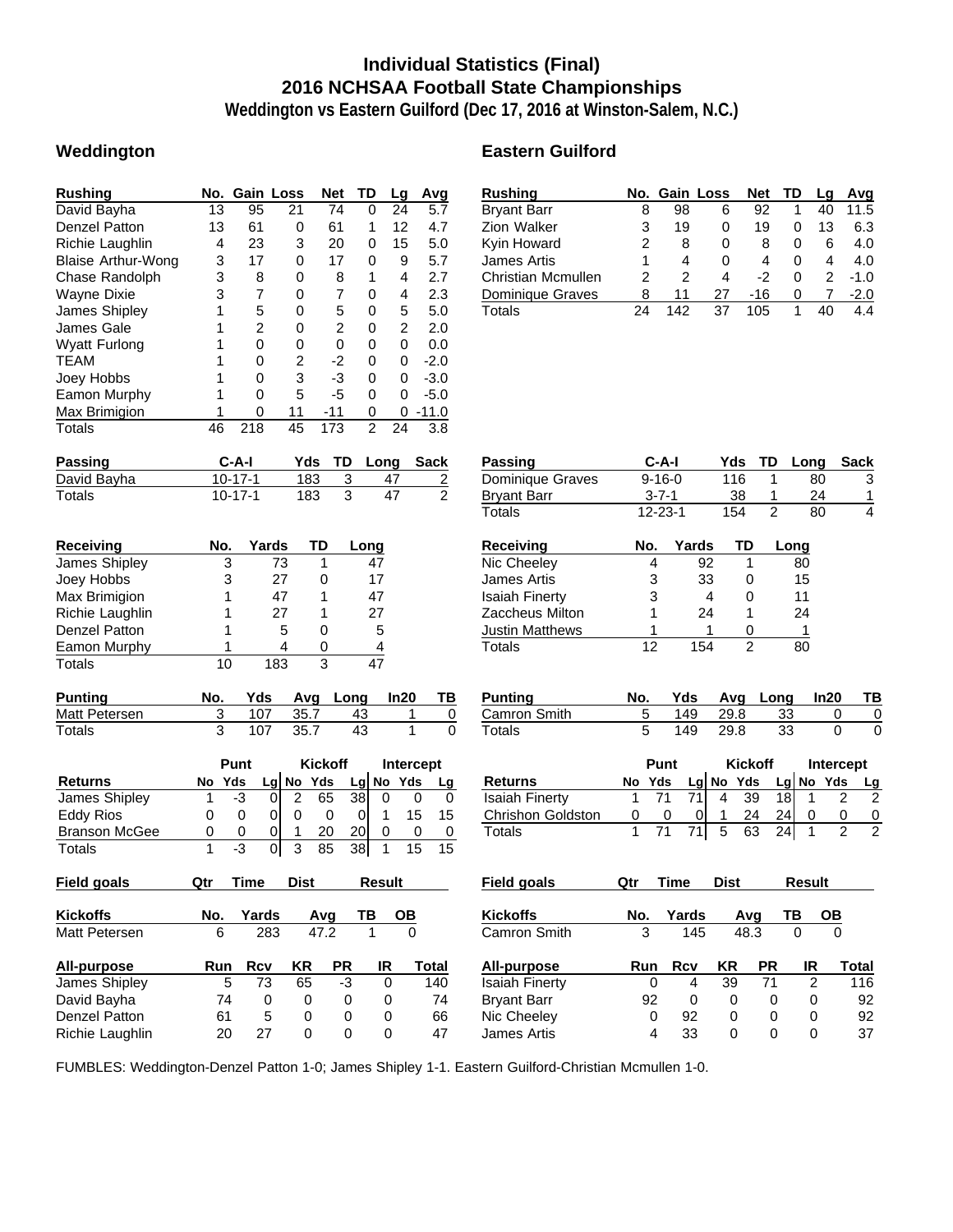## **Defensive Statistics (Final) 2016 NCHSAA Football State Championships**

|  |  | Weddington vs Eastern Guilford (Dec 17, 2016 at Winston-Salem, N.C.) |  |
|--|--|----------------------------------------------------------------------|--|
|--|--|----------------------------------------------------------------------|--|

| Chase Randolph<br>$4.5 - 32$<br>5<br>12<br>$3.0 - 27$<br>$\overline{4}$<br>7<br>1<br>1<br>$\overline{4}$<br>$\overline{7}$<br>Joey Hobbs<br>3<br>9<br>$\overline{\phantom{a}}$<br>$\overline{\phantom{a}}$<br>$\overline{\phantom{a}}$<br>$\mathbf{1}$<br>5<br><b>Harrison Bowers</b><br>4<br>$1.0 - 7$<br>$\mathbf{1}$<br>1<br>$\blacksquare$<br>$\blacksquare$<br>5<br>$\mathbf{1}$<br>James Shipley<br>$\overline{4}$<br>16<br>$\overline{\phantom{a}}$<br>$\overline{\phantom{a}}$<br>54 Ben Lamb<br>0<br>4<br>4<br>$\overline{4}$<br>$\overline{4}$<br>Jack Jankowski<br>$\overline{0}$<br>$0.5 - 1$<br>6<br>$\overline{\phantom{a}}$<br>3<br>3<br>14 Eamon Murphy<br>0<br>$\mathbf{1}$<br>$\mathbf{1}$<br>$\mathbf{1}$<br>$\overline{2}$<br>8<br><b>Branson McGee</b><br>$\blacksquare$<br>$\overline{\phantom{0}}$<br>33 Trey Alsbrooks<br>1<br>$\Omega$<br>1<br>÷,<br>$\overline{\phantom{0}}$ |             |
|--------------------------------------------------------------------------------------------------------------------------------------------------------------------------------------------------------------------------------------------------------------------------------------------------------------------------------------------------------------------------------------------------------------------------------------------------------------------------------------------------------------------------------------------------------------------------------------------------------------------------------------------------------------------------------------------------------------------------------------------------------------------------------------------------------------------------------------------------------------------------------------------------------|-------------|
|                                                                                                                                                                                                                                                                                                                                                                                                                                                                                                                                                                                                                                                                                                                                                                                                                                                                                                        |             |
|                                                                                                                                                                                                                                                                                                                                                                                                                                                                                                                                                                                                                                                                                                                                                                                                                                                                                                        |             |
|                                                                                                                                                                                                                                                                                                                                                                                                                                                                                                                                                                                                                                                                                                                                                                                                                                                                                                        |             |
|                                                                                                                                                                                                                                                                                                                                                                                                                                                                                                                                                                                                                                                                                                                                                                                                                                                                                                        |             |
|                                                                                                                                                                                                                                                                                                                                                                                                                                                                                                                                                                                                                                                                                                                                                                                                                                                                                                        |             |
|                                                                                                                                                                                                                                                                                                                                                                                                                                                                                                                                                                                                                                                                                                                                                                                                                                                                                                        |             |
|                                                                                                                                                                                                                                                                                                                                                                                                                                                                                                                                                                                                                                                                                                                                                                                                                                                                                                        |             |
|                                                                                                                                                                                                                                                                                                                                                                                                                                                                                                                                                                                                                                                                                                                                                                                                                                                                                                        |             |
|                                                                                                                                                                                                                                                                                                                                                                                                                                                                                                                                                                                                                                                                                                                                                                                                                                                                                                        |             |
| $\mathbf 0$<br>$\mathbf{1}$<br>$\mathbf{1}$<br>Nolan Crooks<br>21                                                                                                                                                                                                                                                                                                                                                                                                                                                                                                                                                                                                                                                                                                                                                                                                                                      |             |
| <b>Eddy Rios</b><br>$\Omega$<br>1<br>$1 - 15$<br>1<br>50<br>$\blacksquare$                                                                                                                                                                                                                                                                                                                                                                                                                                                                                                                                                                                                                                                                                                                                                                                                                             |             |
| $\mathbf 0$<br>$\mathbf{1}$<br>$\mathbf{1}$<br>86 Blaise Arthur-Wong<br>$\blacksquare$                                                                                                                                                                                                                                                                                                                                                                                                                                                                                                                                                                                                                                                                                                                                                                                                                 |             |
| 44 Denzel Patton<br>$\mathbf 0$<br>1<br>$1.0 - 4$<br>1<br>$1.0 - 4$                                                                                                                                                                                                                                                                                                                                                                                                                                                                                                                                                                                                                                                                                                                                                                                                                                    |             |
| $\mathbf{1}$<br>$\overline{0}$<br>$\mathbf{1}$<br>20 Max Brimigion<br>$\mathbf{1}$<br>$\blacksquare$<br>$\overline{\phantom{a}}$<br>$\overline{\phantom{a}}$<br>$\qquad \qquad \blacksquare$<br>$\overline{\phantom{a}}$                                                                                                                                                                                                                                                                                                                                                                                                                                                                                                                                                                                                                                                                               |             |
| $\mathbf 0$<br>$\mathbf{1}$<br>51 Alex Lubinecky<br>1<br>$\blacksquare$                                                                                                                                                                                                                                                                                                                                                                                                                                                                                                                                                                                                                                                                                                                                                                                                                                |             |
| $\mathbf{1}$<br>$\mathbf{1}$<br>Michael Mckeown<br>$\Omega$<br>3<br>$\overline{\phantom{a}}$<br>$\overline{\phantom{a}}$                                                                                                                                                                                                                                                                                                                                                                                                                                                                                                                                                                                                                                                                                                                                                                               |             |
| John Williamson III<br>$\mathbf 0$<br>1<br>1<br>53                                                                                                                                                                                                                                                                                                                                                                                                                                                                                                                                                                                                                                                                                                                                                                                                                                                     |             |
| 0<br>$\mathbf{1}$<br>$\mathbf{1}$<br>55 Christopher Sorensen<br>$\overline{\phantom{a}}$<br>$\overline{\phantom{a}}$                                                                                                                                                                                                                                                                                                                                                                                                                                                                                                                                                                                                                                                                                                                                                                                   |             |
| 26<br>26<br>52<br>$4.0 - 31$<br>$7.0 - 44$<br>$\mathbf{1}$<br>$0-0$<br>$1 - 15$<br>4<br>$\mathbf{0}$<br><b>Totals</b>                                                                                                                                                                                                                                                                                                                                                                                                                                                                                                                                                                                                                                                                                                                                                                                  | $\Omega$    |
| <b>Eastern Guilford</b><br>Sacks-Yds<br><b>TFL-Yds</b><br>FR-Yds<br>Int-Yds<br><b>BrUp</b><br><b>Blks</b><br>Solo<br>Ast<br>Total<br>FF<br>##                                                                                                                                                                                                                                                                                                                                                                                                                                                                                                                                                                                                                                                                                                                                                          | QBH         |
| $1.0 - 5$<br>2<br>Kyin Howard<br>5<br>6<br>11                                                                                                                                                                                                                                                                                                                                                                                                                                                                                                                                                                                                                                                                                                                                                                                                                                                          |             |
| 5<br>9<br>$1.0 - 11$<br>$1.0 - 11$<br>52 Spencer Clapp<br>$\overline{4}$<br>$\overline{\phantom{a}}$<br>$\qquad \qquad \blacksquare$                                                                                                                                                                                                                                                                                                                                                                                                                                                                                                                                                                                                                                                                                                                                                                   |             |
| 5<br>3<br>8<br>$1.0 - 3$<br><b>James Artis</b><br>6                                                                                                                                                                                                                                                                                                                                                                                                                                                                                                                                                                                                                                                                                                                                                                                                                                                    |             |
| 5<br>$\overline{2}$<br>$\overline{7}$<br>12 Chrishon Goldston<br>$\overline{2}$<br>$\blacksquare$<br>$\overline{\phantom{0}}$                                                                                                                                                                                                                                                                                                                                                                                                                                                                                                                                                                                                                                                                                                                                                                          |             |
| 3<br>Justin Spruill<br>$\overline{4}$<br>$\overline{7}$<br>$1.0 - 11$<br>11<br>$\blacksquare$<br>$\blacksquare$<br>$\blacksquare$<br>$\blacksquare$                                                                                                                                                                                                                                                                                                                                                                                                                                                                                                                                                                                                                                                                                                                                                    |             |
| 5<br>$\overline{2}$<br>$\overline{7}$<br>55 Verron Edwards<br>$\overline{\phantom{a}}$<br>$\overline{\phantom{a}}$                                                                                                                                                                                                                                                                                                                                                                                                                                                                                                                                                                                                                                                                                                                                                                                     |             |
| $1 - 0$<br>$1 - 2$<br>$\mathbf{1}$<br><b>Isaiah Finerty</b><br>4<br>$\mathbf 0$<br>4<br>8<br>ä,                                                                                                                                                                                                                                                                                                                                                                                                                                                                                                                                                                                                                                                                                                                                                                                                        |             |
| $\overline{2}$<br>$\overline{2}$<br>$\overline{4}$<br>15 Dennis Brooks<br>$\overline{a}$<br>$\blacksquare$<br>$\overline{\phantom{a}}$<br>$\blacksquare$                                                                                                                                                                                                                                                                                                                                                                                                                                                                                                                                                                                                                                                                                                                                               |             |
| $\overline{2}$<br>$\overline{2}$<br>$1.0 - 10$<br>40 Adam Akins<br>4<br>$1.5 - 11$                                                                                                                                                                                                                                                                                                                                                                                                                                                                                                                                                                                                                                                                                                                                                                                                                     |             |
| $\mathbf 0$<br>3<br>50 Tyray Vanscoy<br>$\mathfrak{B}$<br>$\overline{\phantom{a}}$<br>$\overline{a}$<br>$\blacksquare$<br>$\overline{\phantom{a}}$                                                                                                                                                                                                                                                                                                                                                                                                                                                                                                                                                                                                                                                                                                                                                     |             |
| $\overline{2}$<br>16 Christian Mcmullen<br>1<br>1<br>$\overline{a}$<br>$\sim$<br>$\blacksquare$<br>$\blacksquare$<br>$\overline{\phantom{a}}$                                                                                                                                                                                                                                                                                                                                                                                                                                                                                                                                                                                                                                                                                                                                                          |             |
| $\mathbf{1}$<br>$\overline{2}$<br>$\mathbf{1}$<br>$0.5 - 2$<br>57 Jadon Johnson<br>$\mathbf{1}$<br>$\blacksquare$                                                                                                                                                                                                                                                                                                                                                                                                                                                                                                                                                                                                                                                                                                                                                                                      |             |
| $\Omega$<br>Dominique Graves<br>1<br>$\mathbf{1}$<br>1<br>$\overline{\phantom{0}}$                                                                                                                                                                                                                                                                                                                                                                                                                                                                                                                                                                                                                                                                                                                                                                                                                     |             |
| $\mathbf{1}$<br>Savionne Watt<br>$\mathbf{1}$<br>$\mathbf 0$<br>21<br>$\blacksquare$<br>$\overline{\phantom{a}}$<br>$\overline{\phantom{a}}$                                                                                                                                                                                                                                                                                                                                                                                                                                                                                                                                                                                                                                                                                                                                                           |             |
| 0<br>1<br>$\mathbf{1}$<br>59 William Carson                                                                                                                                                                                                                                                                                                                                                                                                                                                                                                                                                                                                                                                                                                                                                                                                                                                            |             |
| 10 Nic Cheeley<br>$\mathbf{1}$<br>0<br>1<br>$\blacksquare$                                                                                                                                                                                                                                                                                                                                                                                                                                                                                                                                                                                                                                                                                                                                                                                                                                             |             |
| $\overline{38}$<br>$\overline{72}$<br>34<br>$2.0 - 21$<br>$6.0 - 43$<br>$\mathbf{1}$<br>$1-0$<br>$1 - 2$<br>3<br><b>Totals</b><br>0                                                                                                                                                                                                                                                                                                                                                                                                                                                                                                                                                                                                                                                                                                                                                                    | $\mathbf 0$ |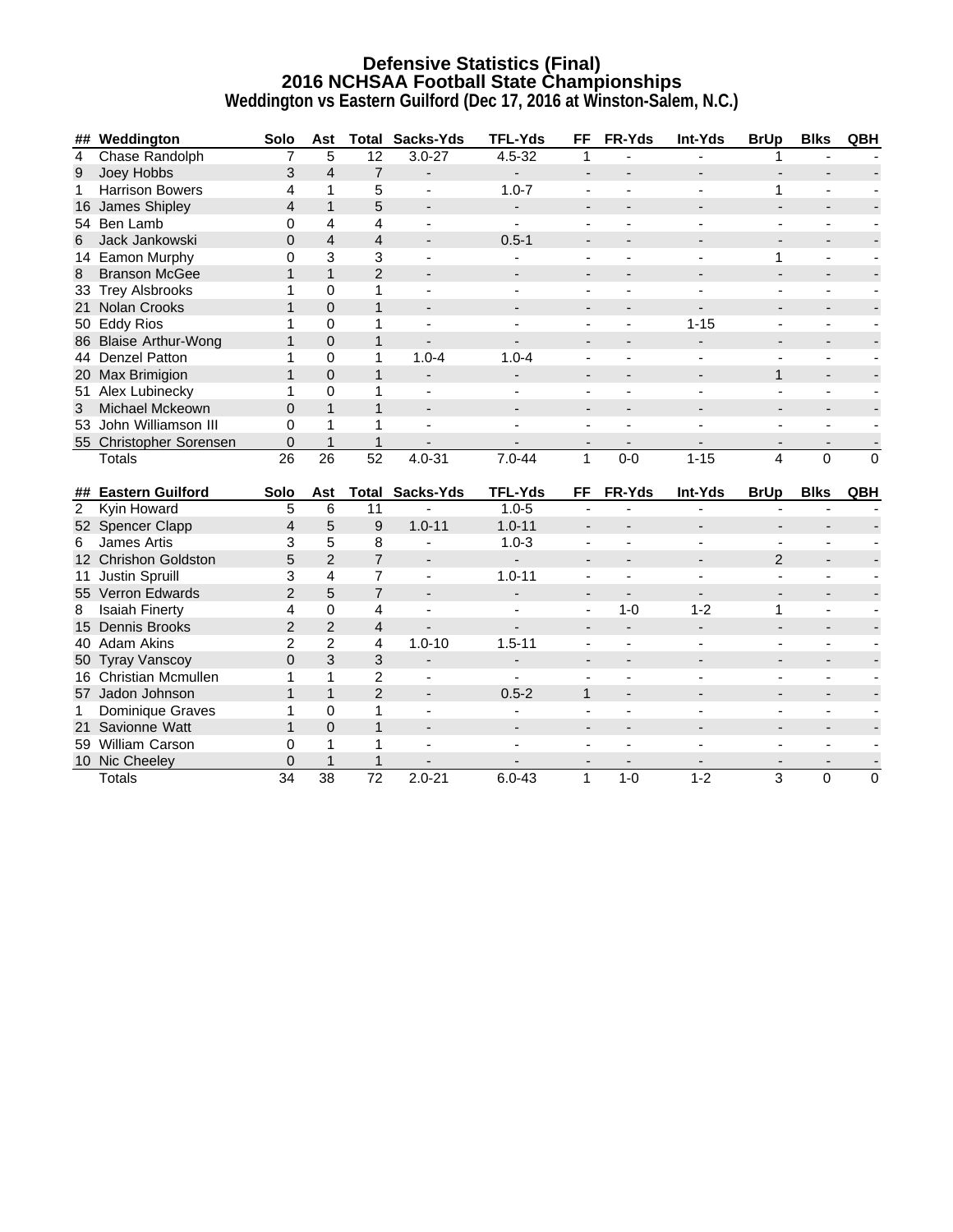### **Drive Chart (By Team) (Final) 2016 NCHSAA Football State Championships**

|             |     |                 |       | <b>Drive Started</b> |                 |       | <b>Drive Ended</b>       | <b>Consumed</b>                      |            |
|-------------|-----|-----------------|-------|----------------------|-----------------|-------|--------------------------|--------------------------------------|------------|
| Team        | Qtr | Spot            | Time  | <b>Obtained</b>      | <b>Spot</b>     | Time  | <b>How lost</b>          | Yds<br>ΡI<br>$\blacksquare$          | <b>TOP</b> |
| WEDD        | 1st | W43             | 11:40 | Kickoff              | <b>B42</b>      | 08:46 | Punt                     | 15<br>6<br>$\blacksquare$            | 2:54       |
| <b>WEDD</b> |     | W <sub>27</sub> | 00:00 | Punt                 | W <sub>24</sub> | 04:37 | Fumble                   | (3)<br>0<br>$\blacksquare$           | 0:00       |
| <b>WEDD</b> |     | W39             | 02:05 | Downs                | <b>B00</b>      | 00:00 | <i><b>*TOUCHDOWN</b></i> | 5.<br>-61<br>$\blacksquare$          | 2:05       |
| <b>WEDD</b> | 2nd | W44             | 10:37 | Kickoff              | <b>B00</b>      | 08:57 | <i><b>*TOUCHDOWN</b></i> | $5 - 56$                             | 1:40       |
| WEDD        |     | W40             | 06:45 | Punt                 | <b>B00</b>      | 03:04 | <i><b>*TOUCHDOWN</b></i> | 60<br>9                              | 3:41       |
| <b>WEDD</b> |     | <b>B31</b>      | 01:33 | Interception         | <b>B</b> 34     | 00:17 | Downs                    | (3)<br>4<br>$\overline{\phantom{a}}$ | 1:16       |
| WEDD        | 3rd | W33             | 11:51 | Kickoff              | W49             | 08:49 | Interception             | 6.<br>16<br>$\sim$                   | 3:02       |
| <b>WEDD</b> |     | <b>W30</b>      | 05:40 | Punt                 | B <sub>00</sub> | 04:07 | <i><b>*TOUCHDOWN</b></i> | $5 - 70$                             | 1:33       |
| <b>WEDD</b> |     | <b>B37</b>      | 02:14 | Punt                 | B <sub>00</sub> | 01:07 | *TOUCHDOWN               | 4 - 37                               | $1:07$ .   |
| <b>WEDD</b> |     | W43             | 00:03 | Punt                 | <b>B48</b>      | 06:03 | Punt                     | $12 \overline{ }$<br>-9              | 6:00.      |
| <b>WEDD</b> | 4th | W39             | 04:27 | Downs                | <b>B45</b>      | 01:29 | Punt                     | 6<br>16<br>$\blacksquare$            | 2:58       |
| <b>WEDD</b> |     | IB16            | 00:37 | Downs                | <b>B18</b>      | 00:00 | End of half              | (2)<br>$\overline{\phantom{a}}$      | $0:37$ .   |

|                        | 1st     | 2nd        | 3rd     | 4th        | 1st     | 2nd     |          |
|------------------------|---------|------------|---------|------------|---------|---------|----------|
| Weddington             | Qtr     | Qtr        | Qtr     | Qtr        | Half    | Half    | Total    |
| Time of possession     | 05:08   | 06:45      | 05:54   | 09:32      | 11:53   | 15:26   | 27:19    |
| 3rd down conversions   | $2 - 3$ | 1-3        | $1 - 2$ | $2 - 5$    | $3-6$   | $3 - 7$ | $6 - 13$ |
| Average field position | W41     | <b>B49</b> | W42     | <b>B39</b> | W47     | W48     | W47      |
| 4th down conversions   | 0-0     | 1-2        | 0-0     | $1 - 1$    | $1 - 2$ | 1-1     | $2 - 3$  |

|      |                 |             | <b>Drive Started</b> |                 |             |       | <b>Drive Ended</b>       | <b>Consumed</b>             |      |
|------|-----------------|-------------|----------------------|-----------------|-------------|-------|--------------------------|-----------------------------|------|
| Team | Qtr             | <b>Spot</b> | Time                 | <b>Obtained</b> | Spot        | Time  | <b>How lost</b>          | - Yds<br><b>PI</b>          | TOP  |
| EG   | 1st             | <b>B20</b>  | 12:00                | Kickoff         | W00         | 11:49 | *TOUCHDOWN               | -80<br>٠                    | 0:11 |
| EG   |                 | <b>B03</b>  | 08:46                | Punt            | <b>B40</b>  | 04:37 | Punt                     | 8<br>- 37                   | 4:09 |
| EG   |                 | W24         | 04:37                | Fumble          | W39         | 02:05 | Downs                    | (15)<br>4<br>$\blacksquare$ | 2:32 |
| EG   | 2 <sub>nd</sub> | W49         | 10:45                | Kickoff         | <b>W00</b>  | 10:45 | *TOUCHDOWN               | 3<br>- 49                   | 0:00 |
| EG   |                 | <b>B</b> 18 | 08:51                | Kickoff         | <b>B</b> 30 | 06:45 | Punt                     | 12<br>4<br>$\blacksquare$   | 2:06 |
| EG   |                 | <b>B25</b>  | 02:57                | <b>Kickoff</b>  | <b>B42</b>  | 01:33 | Interception             | 4 -<br>-17                  | 1:24 |
| EG   |                 | <b>B34</b>  | 00:17                | Downs           | <b>B36</b>  | 00:00 | End of half              | $-2$                        | 0:17 |
| EG   | 3rd             | <b>B21</b>  | 08:49                | Interception    | IB40        | 05:40 | Punt                     | 6<br>$-19$                  | 3:09 |
| EG   |                 | <b>B22</b>  | 04:00                | Kickoff         | IB10        | 02:14 | Punt                     | 3<br>(12)<br>۰.             | 1:46 |
| EG   |                 | <b>B24</b>  | 01:03                | <b>Kickoff</b>  | <b>B28</b>  | 00:03 | Punt                     | 3<br>- 4                    | 1:00 |
| EG   | 4th             | W24         | 06:03                | Punt            | W00         | 05:55 | <i><b>*TOUCHDOWN</b></i> | -24<br>$\sim$               | 0:08 |
| EG   |                 | <b>B50</b>  | 05:52                | Kickoff         | W39         | 04:27 | Downs                    | 5.<br>-11<br>$\sim$         | 1:25 |
| EG   |                 | <b>B20</b>  | 01:29                | Punt            | IB16        | 00:37 | Downs                    | (4)<br>4<br>$\blacksquare$  | 0:52 |

|                         | 1st        | 2nd        | 3rd        | 4th        | 1st        | 2nd        |            |
|-------------------------|------------|------------|------------|------------|------------|------------|------------|
| <b>Eastern Guilford</b> | Qtr        | Qtr        | Qtr        | Qtr        | Half       | Half       | Total      |
| Time of possession      | 06:52      | 05:05      | 06:06      | 02:28      | 11:57      | 08:34      | 20:31      |
| 3rd down conversions    | $0 - 2$    | $0 - 2$    | 1-4        | $0 - 2$    | $0 - 4$    | 1-6        | $1 - 10$   |
| Average field position  | <b>B33</b> | <b>B32</b> | <b>B22</b> | <b>B48</b> | <b>B32</b> | <b>B35</b> | <b>B33</b> |
| 4th down conversions    | 0-1        | $0 - 0$    | 0-0        | $0 - 2$    | $0 - 1$    | $0 - 2$    | $0 - 3$    |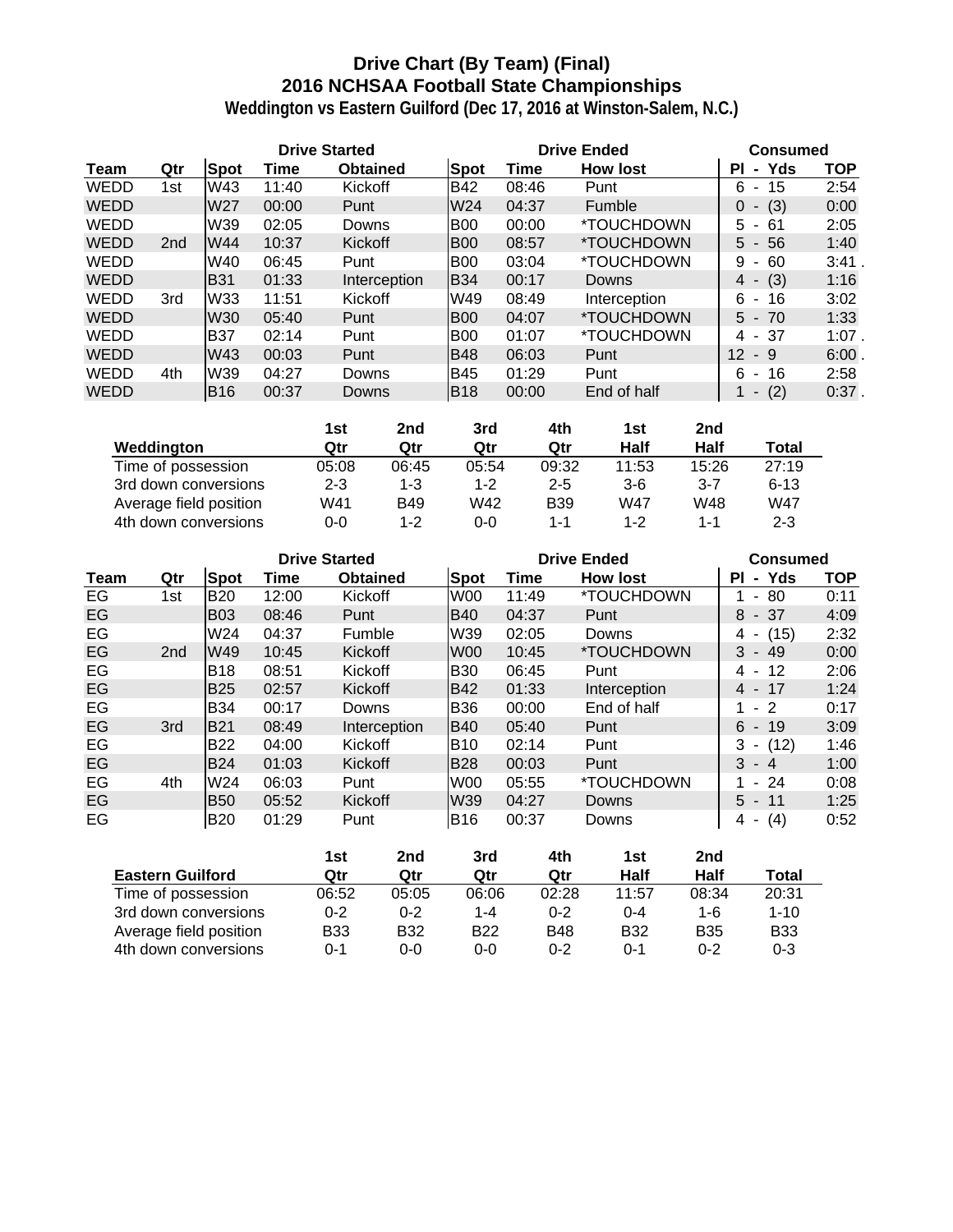### **Drive Chart (By Quarter) (Final) 2016 NCHSAA Football State Championships**

|             |     |            |       | <b>Drive Started</b> |             |       | <b>Drive Ended</b>       | <b>Consumed</b>                      |            |
|-------------|-----|------------|-------|----------------------|-------------|-------|--------------------------|--------------------------------------|------------|
| Team        | Qtr | Spot       | Time  | <b>Obtained</b>      | Spot        | Time  | <b>How lost</b>          | - Yds<br>ΡI                          | <b>TOP</b> |
| EG          | 1st | <b>B20</b> | 12:00 | Kickoff              | W00         | 11:49 | *TOUCHDOWN               | $-80$<br>1                           | 0:11       |
| <b>WEDD</b> |     | W43        | 11:40 | Kickoff              | <b>B42</b>  | 08:46 | Punt                     | $6 - 15$                             | 2:54       |
| EG          |     | <b>B03</b> | 08:46 | Punt                 | <b>B40</b>  | 04:37 | Punt                     | 8<br>37<br>$\blacksquare$            | 4:09       |
| <b>WEDD</b> |     | W27        | 00:00 | Punt                 | W24         | 04:37 | Fumble                   | $0 - (3)$                            | 0:00       |
| EG          |     | W24        | 04:37 | Fumble               | W39         | 02:05 | Downs                    | 4 -<br>(15)                          | 2:32       |
| <b>WEDD</b> |     | W39        | 02:05 | Downs                | <b>B00</b>  | 00:00 | *TOUCHDOWN               | 5<br>$-61$                           | 2:05       |
| EG          | 2nd | W49        | 10:45 | Kickoff              | <b>W00</b>  | 10:45 | *TOUCHDOWN               | 3<br>49<br>$\blacksquare$            | 0:00       |
| <b>WEDD</b> |     | W44        | 10:37 | Kickoff              | <b>B00</b>  | 08:57 | *TOUCHDOWN               | 5<br>$-56$                           | 1:40       |
| EG          |     | <b>B18</b> | 08:51 | Kickoff              | <b>B30</b>  | 06:45 | Punt                     | $12 \,$<br>4                         | 2:06       |
| <b>WEDD</b> |     | W40        | 06:45 | Punt                 | <b>B00</b>  | 03:04 | *TOUCHDOWN               | 9<br>60<br>$\blacksquare$            | 3:41.      |
| EG          |     | <b>B25</b> | 02:57 | Kickoff              | B42         | 01:33 | Interception             | 17<br>4                              | 1:24       |
| <b>WEDD</b> |     | <b>B31</b> | 01:33 | Interception         | <b>B</b> 34 | 00:17 | Downs                    | $4 - (3)$                            | 1:16       |
| EG          |     | <b>B34</b> | 00:17 | Downs                | <b>B36</b>  | 00:00 | End of half              | 1<br>2<br>$\overline{\phantom{a}}$   | 0:17       |
| <b>WEDD</b> | 3rd | W33        | 11:51 | Kickoff              | W49         | 08:49 | Interception             | $-16$<br>6                           | 3:02       |
| EG          |     | <b>B21</b> | 08:49 | Interception         | <b>B40</b>  | 05:40 | Punt                     | 6<br>-19<br>$\overline{\phantom{a}}$ | 3:09       |
| <b>WEDD</b> |     | W30        | 05:40 | Punt                 | <b>B00</b>  | 04:07 | *TOUCHDOWN               | 5<br>70<br>$\sim$                    | 1:33       |
| EG          |     | B22        | 04:00 | Kickoff              | <b>B10</b>  | 02:14 | Punt                     | $3 - (12)$                           | 1:46       |
| <b>WEDD</b> |     | <b>B37</b> | 02:14 | Punt                 | <b>B00</b>  | 01:07 | <i><b>*TOUCHDOWN</b></i> | $4 - 37$                             | $1:07$ .   |
| EG          |     | <b>B24</b> | 01:03 | Kickoff              | <b>B28</b>  | 00:03 | Punt                     | 3<br>$-4$                            | 1:00       |
| <b>WEDD</b> |     | W43        | 00:03 | Punt                 | <b>B48</b>  | 06:03 | Punt                     | 12<br>$-9$                           | 6:00.      |
| EG          | 4th | W24        | 06:03 | Punt                 | <b>W00</b>  | 05:55 | *TOUCHDOWN               | 24<br>$\blacksquare$                 | 0:08       |
| EG          |     | <b>B50</b> | 05:52 | Kickoff              | W39         | 04:27 | Downs                    | $5 - 11$                             | 1:25       |
| WEDD        |     | W39        | 04:27 | Downs                | <b>B45</b>  | 01:29 | Punt                     | 6<br>16<br>$\blacksquare$            | 2:58       |
| EG          |     | <b>B20</b> | 01:29 | Punt                 | <b>B16</b>  | 00:37 | Downs                    | (4)<br>$4 -$                         | 0:52       |
| <b>WEDD</b> |     | <b>B16</b> | 00:37 | Downs                | <b>B18</b>  | 00:00 | End of half              | (2)<br>1.                            | $0:37$ .   |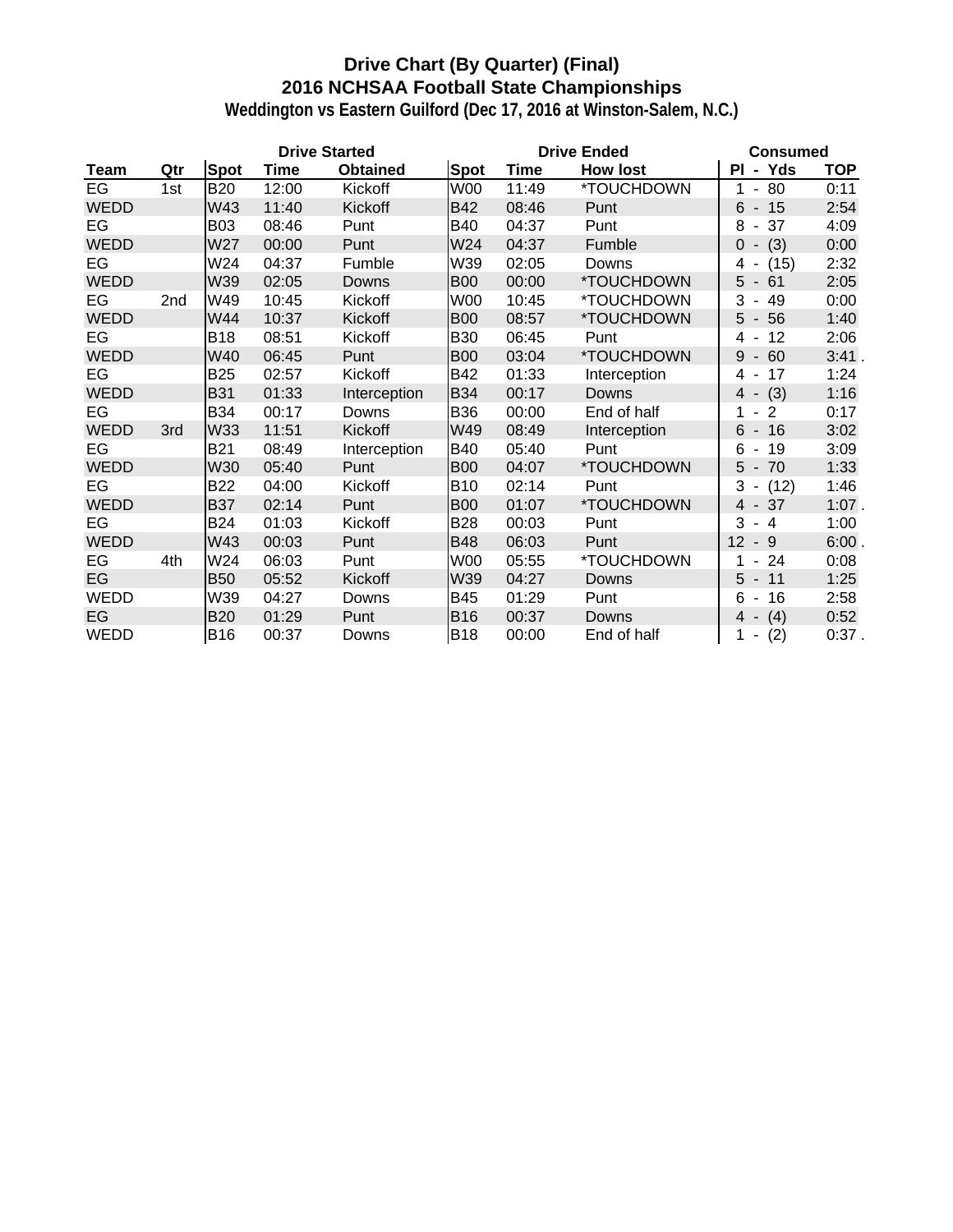#### **Play-by-Play Summary (1st quarter)**

|         |                          |                          | *EGcaptains: Kyin Howard, Bryant Barr, James Artis, Spencer Clapp                                                                                                  |                |
|---------|--------------------------|--------------------------|--------------------------------------------------------------------------------------------------------------------------------------------------------------------|----------------|
|         |                          |                          | *Wedd. captains: David Bayha, Joey Hobbs, Wyatt Furlong                                                                                                            |                |
|         |                          |                          | Weddington wins the toss and elects to defer. EG to receive                                                                                                        |                |
|         |                          |                          | Matt Petersen kickoff 60 yards to the EG0, touchback.                                                                                                              |                |
|         |                          | 1-10 EG 20               | Dominique Graves pass complete to Nic Cheeley for 80 yards to the WEDD0, 1ST DOWN EG,                                                                              | P <sub>1</sub> |
|         |                          |                          | TOUCHDOWN, clock 11:49.                                                                                                                                            |                |
|         | 1-G                      | Wedd 03                  | Camron Smith kick attempt good.<br>Eastern Guilford 7, Weddington 0                                                                                                |                |
|         |                          |                          | 1 play, 80 yards, 0:20                                                                                                                                             |                |
|         |                          |                          | Camron Smith kickoff 55 yards to the WEDD5, James Shipley return 38 yards to the WEDD43                                                                            |                |
|         |                          |                          | (Christian Mcmullen).                                                                                                                                              |                |
|         |                          |                          | <b>WEDDINGTON drive start at 11:40.</b>                                                                                                                            |                |
|         | 1-10 Wedd 43             |                          | David Bayha pass incomplete to Blaise Arthur-Wong.                                                                                                                 |                |
|         | 2-10 Wedd 43             |                          | Richie Laughlin rush for 6 yards to the WEDD49 (Dennis Brooks; Chrishon Goldston).                                                                                 |                |
| 3-4     |                          | Wedd 49                  | David Bayha pass complete to James Shipley for 14 yards to the EG37, 1ST DOWN WEDD (Kyin                                                                           | P <sub>1</sub> |
|         |                          |                          | Howard).                                                                                                                                                           |                |
|         | 1-10 EG 37               |                          | Denzel Patton rush for 3 yards to the EG34 (Spencer Clapp; Kyin Howard).                                                                                           |                |
| $2 - 7$ | EG 34                    |                          | David Bayha pass complete to Joey Hobbs for 2 yards to the EG32 (Dennis Brooks).                                                                                   |                |
| $3-5$   | EG 32                    |                          | David Bayha sacked for loss of 10 yards to the EG42 (Adam Akins).                                                                                                  |                |
|         | 4-15 EG 42<br>4-15 EG 42 |                          | Timeout Eastern Guilford, clock 08:55.                                                                                                                             |                |
|         |                          |                          | Matt Petersen punt 39 yards to the EG3, downed.<br>6 plays, 15 yards, 2:54                                                                                         |                |
|         |                          |                          | <b>EASTERN GUILFORD drive start at 08:46.</b>                                                                                                                      |                |
|         |                          | 1-10 EG 03               | Dominique Graves rush for 7 yards to the EG10 (James Shipley).                                                                                                     |                |
|         | $2 - 3$                  | EG 10                    | Dominique Graves pass complete to Nic Cheeley for 3 yards to the EG13, 1ST DOWN EG (James                                                                          | P <sub>2</sub> |
|         |                          |                          | Shipley).                                                                                                                                                          |                |
|         |                          | 1-10 EG 13               | Kyin Howard rush for 6 yards to the EG19 (Jack Jankowski; Ben Lamb).                                                                                               |                |
|         | 2-4                      | <b>EG 19</b>             | Bryant Barr rush for 30 yards to the EG49, 1ST DOWN EG, out-of-bounds (Harrison Bowers).                                                                           | R <sub>3</sub> |
|         |                          | 1-10 EG 49               | Bryant Barr rush for no gain to the EG49 (Ben Lamb; Eamon Murphy).                                                                                                 |                |
|         |                          | 2-10 EG 49               | Dominique Graves pass complete to Justin Matthews for 1 yard to the 50 yardline (James                                                                             |                |
|         |                          |                          | Shipley), PENALTY EG holding 10 yards to the EG40.                                                                                                                 |                |
|         |                          | 2-19 EG 40<br>2-19 EG 40 | 2nd and 19.                                                                                                                                                        |                |
|         |                          | 3-21 EG 38               | Dominique Graves rush for loss of 2 yards to the EG38 (Jack Jankowski; Chase Randolph).<br>Christian Mcmullen rush for 2 yards to the EG40 (Joey Hobbs; Ben Lamb). |                |
|         |                          | 4-19 EG 40               | Camron Smith punt 33 yards to the WEDD27, James Shipley return 0 yards to the WEDD27,                                                                              |                |
|         |                          |                          | fumble by James Shipley recovered by EG Isaiah Finerty at WEDD24.                                                                                                  |                |
|         |                          |                          | 8 plays, 37 yards, 4:09                                                                                                                                            |                |
|         |                          |                          | <b>EASTERN GUILFORD drive start at 04:37.</b>                                                                                                                      |                |
|         |                          | 1-10 Wedd 24             | Dominique Graves sacked for loss of 12 yards to the WEDD36 (Chase Randolph).                                                                                       |                |
|         |                          | 2-22 Wedd 36             | PENALTY EG false start 5 yards to the WEDD41.                                                                                                                      |                |
|         |                          | 2-27 Wedd 41             | Christian Mcmullen rush for loss of 4 yards to the WEDD45, fumble forced by Chase                                                                                  |                |
|         |                          |                          | Randolph, fumble by Christian Mcmullen recovered by EG Christian Mcmullen at WEDD45.                                                                               |                |
|         |                          | 3-31 Wedd 45             | Bryant Barr rush for 12 yards to the WEDD33 (Max Brimigion).                                                                                                       |                |
|         |                          | 4-19 Wedd 33             | Bryant Barr sacked for loss of 6 yards to the WEDD39 (Chase Randolph).                                                                                             |                |
|         |                          |                          | 4 plays, minus 15 yards, 2:32<br><b>WEDDINGTON drive start at 02:05.</b>                                                                                           |                |
|         | 1-10 Wedd 39             |                          | Denzel Patton rush for 3 yards to the WEDD42 (Spencer Clapp; Verron Edwards).                                                                                      |                |
| 2-7     |                          | Wedd 42                  | David Bayha pass incomplete to Blaise Arthur-Wong (Isaiah Finerty).                                                                                                |                |
| 3-7     |                          | Wedd 42                  | David Bayha rush for 7 yards to the WEDD49, 1ST DOWN WEDD (Adam Akins).                                                                                            | R <sub>2</sub> |
| 1-10    |                          | Wedd 49                  | Blaise Arthur-Wong rush for 4 yards to the EG47 (Justin Spruill; James Artis).                                                                                     |                |
| 2-6     | EG 47                    |                          | David Bayha pass complete to James Shipley for 47 yards to the EG0, 1ST DOWN WEDD,                                                                                 | P3             |
|         |                          |                          | TOUCHDOWN, clock 00:00.                                                                                                                                            |                |
| 1-G     | EG 03                    |                          | Matt Petersen kick attempt good, PENALTY WEDD illegal shift 5 yards to the EG8, NO PLAY.                                                                           |                |
| 1-G     | EG 08                    |                          | Matt Petersen kick attempt good.                                                                                                                                   |                |
|         |                          |                          | Eastern Guilford 7, Weddington 7<br>END OF 1st QUARTER: Eastern Guilford 7, Weddington 7                                                                           |                |
|         |                          |                          |                                                                                                                                                                    |                |

|                        |       | Time  |  | 1st Downs |              |         | Conversions |          |                  |                  |
|------------------------|-------|-------|--|-----------|--------------|---------|-------------|----------|------------------|------------------|
| <b>Quarter Summary</b> | Score | Poss  |  |           |              | 3rd     | 4th         | Rushina  | Passing          | <b>Penalties</b> |
| Weddington             |       | 04:59 |  | $\Omega$  | $\mathbf{R}$ | $1 - 2$ | ი-ი         | $6 - 13$ | $3 - 5 - 0 - 63$ | $1-5$            |
| Eastern Guilford       |       | 07:01 |  |           | -3           | $0 - 2$ | $0 - 1$     | 10-33    | $3 - 3 - 0 - 84$ | $2 - 15$         |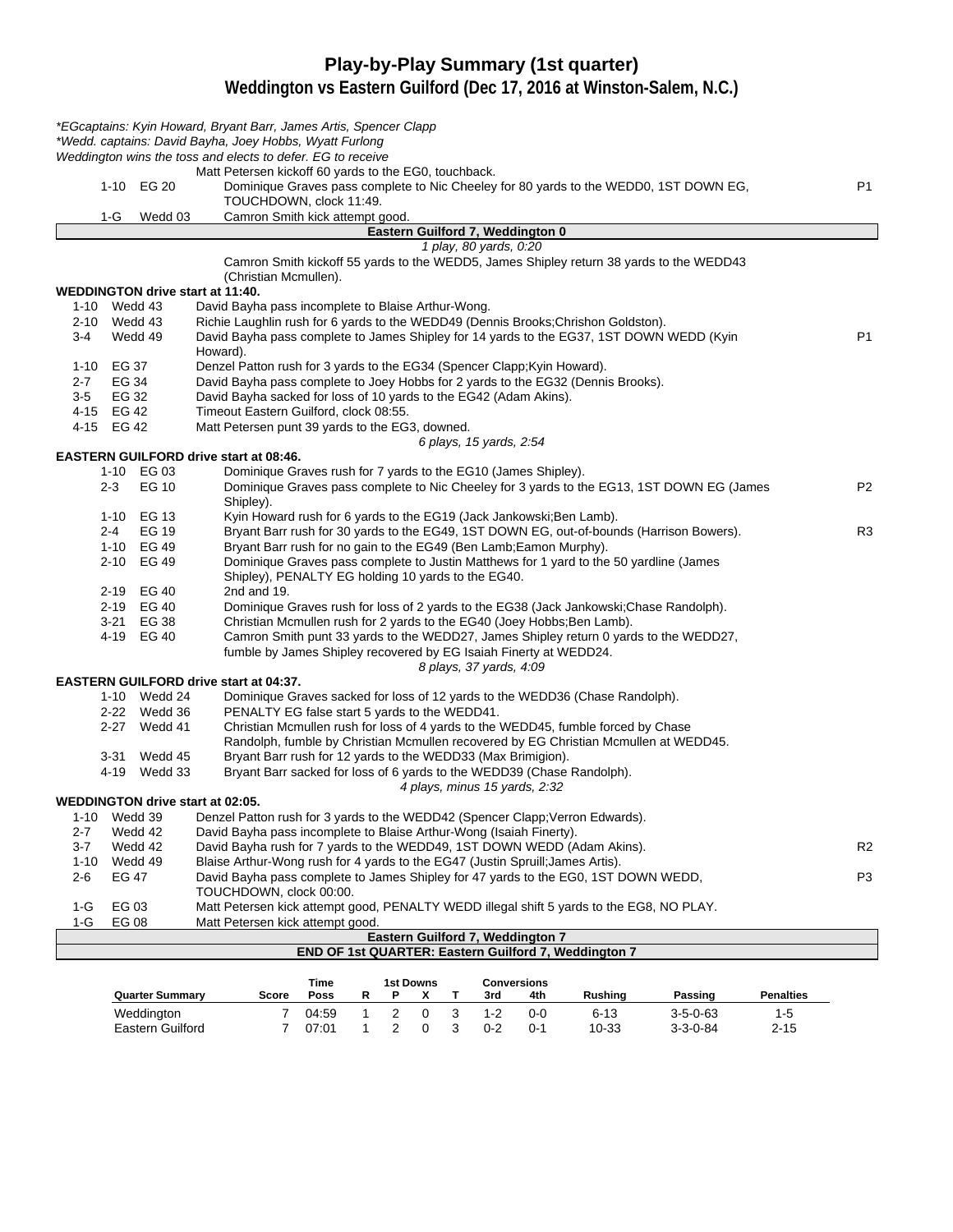#### **Quickie Statistics (1st quarter)**

**Weddington vs Eastern Guilford (Dec 17, 2016 at Winston-Salem, N.C.)**

|                                   | <b>WEDD</b> | EG          |
|-----------------------------------|-------------|-------------|
| Score                             |             |             |
| <b>FIRST DOWNS</b>                | 3           | 3           |
| <b>RUSHES-YARDS (NET)</b>         | $6 - 13$    | 10-33       |
| <b>PASSING YDS (NET)</b>          | 63          | 84          |
| Passes Att-Comp-Int               | $5 - 3 - 0$ | $3 - 3 - 0$ |
| <b>TOTAL OFFENSE PLAYS-YARDS</b>  | $11 - 76$   | 13-117      |
| <b>Fumble Returns-Yards</b>       | $0-0$       | $0-0$       |
| <b>Punt Returns-Yards</b>         | $1 - 3$     | $0-0$       |
| Kickoff Returns-Yards             | $1 - 38$    | $0-0$       |
| <b>Interception Returns-Yards</b> | $0 - 0$     | $0-0$       |
| Punts (Number-Avg)                | $1 - 39.0$  | $1 - 33.0$  |
| Fumbles-Lost                      | $1 - 1$     | $1 - 0$     |
| Penalties-Yards                   | $1 - 5$     | $2 - 15$    |
| <b>Possession Time</b>            | 04:59       | 07:01       |
| <b>Third-Down Conversions</b>     | 2 of 3      | $0$ of $2$  |
| <b>Fourth-Down Conversions</b>    | $0$ of $0$  | 0 of 1      |

| <b>Rushing</b>       |                           |                     | No. Gain Loss  |                | <b>Net</b><br>TD              | Lg             | Avg         | <b>Rushing</b>                                                                   |                | No. Gain Loss   |                  | Net          | <b>TD</b>   | La             | Avg         |
|----------------------|---------------------------|---------------------|----------------|----------------|-------------------------------|----------------|-------------|----------------------------------------------------------------------------------|----------------|-----------------|------------------|--------------|-------------|----------------|-------------|
| Richie Laughlin      |                           |                     | 6              | 0              | 6<br>0                        | 6              | 6.0         | <b>Bryant Barr</b>                                                               | 4              | 42              | 6                | 36           | 0           | 30             | 9.0         |
| Denzel Patton        |                           | 2                   | 6              | 0              | 6<br>0                        | 3              | 3.0         | Kyin Howard                                                                      |                | 6               | 0                | 6            | 0           | 6              | 6.0         |
|                      | <b>Blaise Arthur-Wong</b> | 1                   | $\overline{4}$ | $\mathbf 0$    | $\overline{4}$<br>$\mathbf 0$ | 4              | 4.0         | Christian Mcmullen                                                               | $\overline{2}$ | $\overline{2}$  | $\overline{4}$   | $-2$         | $\mathbf 0$ | $\overline{c}$ | $-1.0$      |
| David Bayha          |                           | $\overline{2}$      | $\overline{7}$ | 10             | $-3$<br>$\Omega$              | $\overline{7}$ | $-1.5$      | Dominique Graves                                                                 | 3              | $\overline{7}$  | 14               | $-7$         | $\Omega$    | $\overline{7}$ | $-2.3$      |
| <b>Passing</b>       |                           | $C-A-I$             |                | Yds            | TD                            | Long           | <b>Sack</b> | <b>Passing</b>                                                                   |                | $C-A-I$         | Yds              | TD           | Long        |                | <b>Sack</b> |
| David Bayha          |                           | $3 - 5 - 0$         |                | 63             | 1                             | 47             | 1           | Dominique Graves                                                                 |                | $3 - 3 - 0$     |                  | 84           | 1           | 80             |             |
|                      |                           |                     |                |                |                               |                |             | <b>Bryant Barr</b>                                                               |                | $0 - 0 - 0$     |                  | 0            | $\Omega$    | $\Omega$       | 1           |
| <b>Receiving</b>     |                           | No.                 | Yards          | TD             | Long                          |                |             | <b>Receiving</b>                                                                 | No.            | Yards           |                  | TD           | Long        |                |             |
| James Shipley        |                           | $\overline{2}$      | 61             | 1              |                               | 47             |             | Nic Cheeley                                                                      | $\overline{2}$ |                 | 83               | 1            | 80          |                |             |
| Joey Hobbs           |                           |                     | $\overline{2}$ | $\mathbf 0$    |                               | $\overline{2}$ |             | <b>Justin Matthews</b>                                                           |                |                 | 1                | 0            |             |                |             |
| <b>Punting</b>       |                           | No.                 | Yds            | Avg            | Long                          | In20           | ТВ          | <b>Punting</b>                                                                   | No.            | Yds             | Avg              |              | Long        | In20           | ТВ          |
| Matt Petersen        |                           |                     | 39             | 39.0           | 39                            | 1              | $\Omega$    | Camron Smith                                                                     |                | $\overline{33}$ | 33.0             |              | 33          | $\Omega$       | $\Omega$    |
| <b>Punt Returns</b>  |                           | No.                 | Yards          | TD             | Long                          |                |             | <b>Punt Returns</b>                                                              | No.            | Yards           |                  | <b>TD</b>    | Long        |                |             |
| James Shipley        |                           |                     | -3             | $\Omega$       |                               | 0              |             |                                                                                  |                |                 |                  |              |             |                |             |
| <b>Kick Returns</b>  |                           | No.                 | Yards          | TD             | Long                          |                |             | <b>Kick Returns</b>                                                              | No.            | Yards           |                  | TD           | Long        |                |             |
| <b>James Shipley</b> |                           |                     | 38             | $\Omega$       |                               | 38             |             |                                                                                  |                |                 |                  |              |             |                |             |
| <b>Tackles</b>       |                           | UA-A                | <b>Total</b>   |                | <b>Sacks</b>                  | <b>TFL</b>     |             | <b>Tackles</b>                                                                   | UA-A           |                 | <b>Total</b>     | <b>Sacks</b> |             | TFL            |             |
| Chase Randolph       |                           | $3 - 1$             |                | 4              | 2.0                           | 3.5            |             | Adam Akins                                                                       | $2 - 0$        |                 | 2                |              | 1.0         | 1.0            |             |
| James Shipley        |                           | $3-0$               |                | 3              | 0.0                           | 0.0            |             | Kyin Howard                                                                      | $1 - 1$        |                 | $\overline{c}$   |              | 0.0         | 0.0            |             |
| Ben Lamb             |                           | $0 - 3$             |                | 3              | 0.0                           | 0.0            |             | Dennis Brooks                                                                    | $1 - 1$        |                 | $\boldsymbol{2}$ |              | 0.0         | 0.0            |             |
| Jack Jankowski       |                           | $0 - 2$             |                | $\overline{2}$ | 0.0                           | 0.5            |             | <b>Spencer Clapp</b>                                                             | $0 - 2$        |                 | $\overline{2}$   |              | 0.0         | 0.0            |             |
| Qtr                  | Time                      | <b>Scoring Play</b> |                |                |                               |                |             |                                                                                  |                |                 |                  |              |             | V-H            |             |
| 1st                  | 11:49                     |                     |                |                |                               |                |             | EG - Nic Cheeley 80 yd pass from Dominique Graves (Camron Smith kick), 1-80 0:20 |                |                 |                  |              |             | $0 - 7$        |             |
|                      | 00:00                     |                     |                |                |                               |                |             | WEDD - James Shipley 47 yd pass from David Bayha (Matt Petersen kick), 5-61 2:05 |                |                 |                  |              |             | $7 - 7$        |             |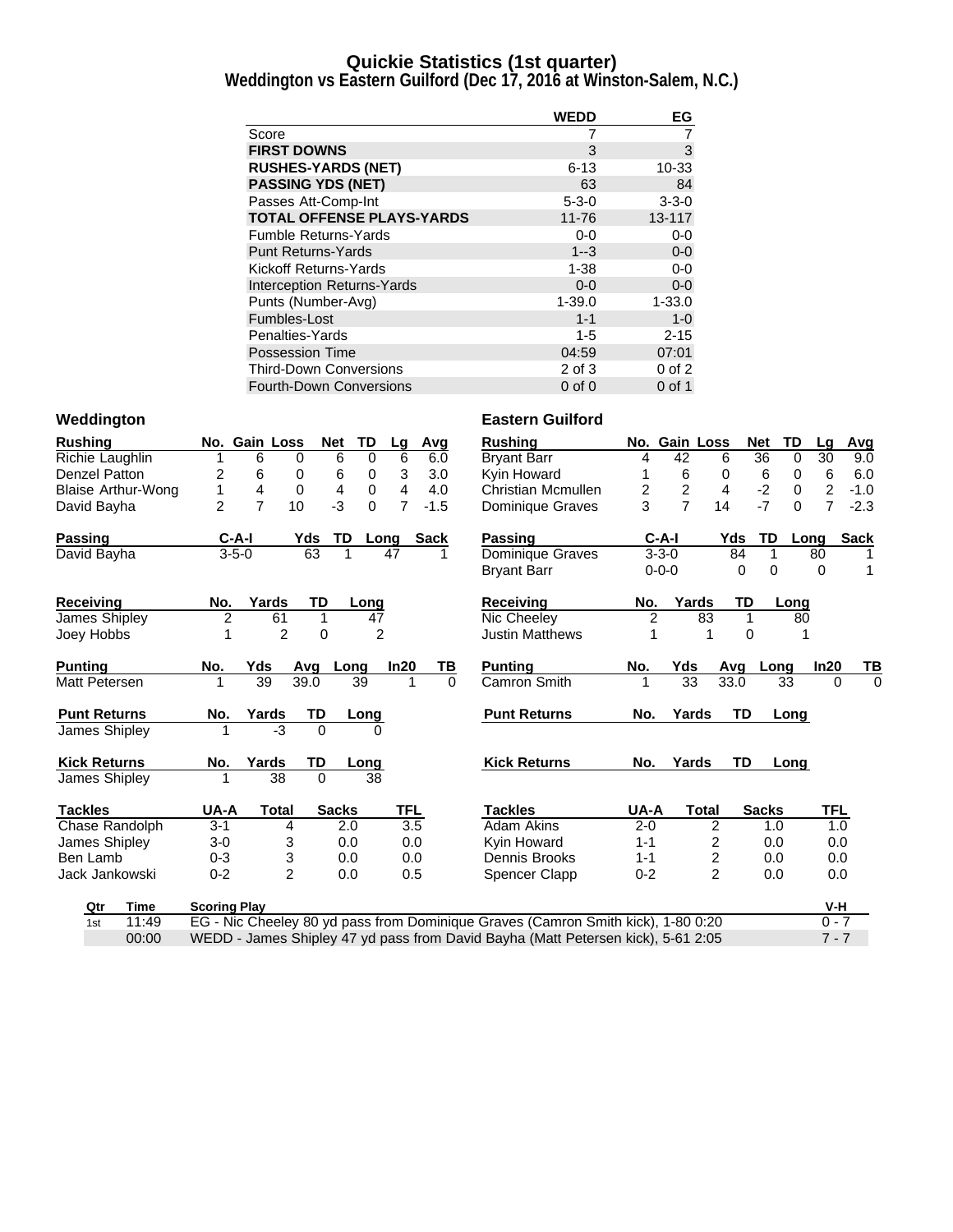## **Play-by-Play Summary (2nd quarter)**

**Weddington vs Eastern Guilford (Dec 17, 2016 at Winston-Salem, N.C.)**

| 1-G                  | Wedd 40                  | Start of 2nd quarter, clock 12:00.                                                                                                                                                 |                 |
|----------------------|--------------------------|------------------------------------------------------------------------------------------------------------------------------------------------------------------------------------|-----------------|
|                      |                          | 5 plays, 61 yards, 2:15                                                                                                                                                            |                 |
|                      |                          | Matt Petersen kickoff 33 yards to the EG27, Chrishon Goldston return 24 yards to the<br>WEDD49 (Branson McGee).                                                                    |                 |
|                      |                          | <b>EASTERN GUILFORD drive start at 11:50.</b>                                                                                                                                      |                 |
|                      | 1-10 Wedd 49             | Dominique Graves pass complete to Nic Cheeley for 5 yards to the WEDD44 (James<br>Shipley; Eamon Murphy), PENALTY EG holding 10 yards to the EG46.                                 |                 |
|                      | 1-15 EG 46               | 1st and 15.                                                                                                                                                                        |                 |
|                      | 1-15 EG 46               | Bryant Barr pass complete to James Artis for 14 yards to the WEDD40 (Joey Hobbs).                                                                                                  |                 |
|                      | $2 - 1$<br>Wedd 40       | Bryant Barr rush for 40 yards to the WEDD0, 1ST DOWN EG, TOUCHDOWN, clock 10:45.                                                                                                   | R4              |
|                      | Wedd 03<br>1-G           | Timeout Eastern Guilford, clock 10:45.                                                                                                                                             |                 |
|                      | $1-G$<br>Wedd 03         | Camron Smith kick attempt good.<br>Eastern Guilford 14, Weddington 7                                                                                                               |                 |
|                      |                          | 3 plays, 49 yards, 1:13                                                                                                                                                            |                 |
|                      |                          | Camron Smith kickoff 36 yards to the WEDD24, Branson McGee return 20 yards to the WEDD44                                                                                           |                 |
|                      |                          | (Isaiah Finerty).                                                                                                                                                                  |                 |
|                      |                          | <b>WEDDINGTON drive start at 10:37.</b>                                                                                                                                            |                 |
|                      | 1-10 Wedd 44             | Richie Laughlin rush for 2 yards to the WEDD46 (Chrishon Goldston).                                                                                                                |                 |
| $2 - 8$              | Wedd 46                  | David Bayha rush for no gain to the WEDD46 (Chrishon Goldston; Verron Edwards), PENALTY EG<br>face mask 15 yards to the EG39, 1ST DOWN WEDD, NO PLAY.                              | X4              |
|                      | 1-10 EG 39               | PENALTY WEDD false start 5 yards to the EG44.                                                                                                                                      |                 |
|                      | 1-15 EG 44               | David Bayha pass incomplete to Chase Randolph.                                                                                                                                     |                 |
|                      | 2-15 EG 44               | David Bayha pass complete to James Shipley for 12 yards to the EG32, out-of-bounds                                                                                                 |                 |
|                      |                          | (Chrishon Goldston).                                                                                                                                                               |                 |
| $3-3$                | EG 32                    | James Shipley rush for 5 yards to the EG27, 1ST DOWN WEDD, out-of-bounds (Kyin                                                                                                     | R <sub>5</sub>  |
|                      |                          | Howard; James Artis).                                                                                                                                                              |                 |
| $1 - 10$             | EG 27                    | David Bayha pass incomplete to James Shipley (James Artis), PENALTY WEDD holding 20 yards<br>to the EG47, NO PLAY.                                                                 |                 |
| $1-30$               | EG 47                    | David Bayha pass complete to Max Brimigion for 47 yards to the EG0, 1ST DOWN WEDD,                                                                                                 | P6              |
|                      |                          | TOUCHDOWN, clock 08:57.                                                                                                                                                            |                 |
| 1-G                  | EG 03                    | Matt Petersen kick attempt good.                                                                                                                                                   |                 |
|                      |                          | Eastern Guilford 14, Weddington 14                                                                                                                                                 |                 |
|                      |                          | 5 plays, 56 yards, 1:46<br>Matt Petersen kickoff 42 yards to the EG18, Isaiah Finerty return 0 yards to the EG18                                                                   |                 |
|                      |                          | (Nolan Crooks).                                                                                                                                                                    |                 |
|                      |                          | <b>EASTERN GUILFORD drive start at 08:51.</b>                                                                                                                                      |                 |
|                      | 1-10 EG 18               | Dominique Graves pass complete to Isaiah Finerty for 11 yards to the EG29, 1ST DOWN EG                                                                                             | P <sub>5</sub>  |
|                      |                          | (Eamon Murphy; Harrison Bowers).                                                                                                                                                   |                 |
|                      | 1-10 EG 29               | PENALTY EG delay of game 5 yards to the EG24.                                                                                                                                      |                 |
|                      | 1-15 EG 24               | Dominique Graves rush for 2 yards to the EG26 (Chase Randolph).                                                                                                                    |                 |
|                      | 2-13 EG 26<br>3-13 EG 26 | Dominique Graves pass incomplete to James Artis.<br>Zion Walker rush for 4 yards to the EG30 (Jack Jankowski; Chase Randolph).                                                     |                 |
|                      | EG 30<br>4-9             | Camron Smith punt 30 yards to the WEDD40, fair catch by James Shipley.                                                                                                             |                 |
|                      |                          | 4 plays, 12 yards, 2:06                                                                                                                                                            |                 |
|                      |                          | <b>WEDDINGTON drive start at 06:45.</b>                                                                                                                                            |                 |
|                      | 1-10 Wedd 40             | James Gale rush for 2 yards to the WEDD42 (Kyin Howard).                                                                                                                           |                 |
| $2 - 8$              | Wedd 42                  | Denzel Patton rush for 3 yards to the WEDD45 (Justin Spruill).                                                                                                                     |                 |
| 3-5<br>4-1           | Wedd 45<br>Wedd 49       | David Bayha pass complete to Eamon Murphy for 4 yards to the WEDD49 (Chrishon Goldston).<br>David Bayha rush for 4 yards to the EG47, 1ST DOWN WEDD (Justin Spruill; James Artis). | R7              |
| $1 - 10$             | EG 47                    | Denzel Patton rush for 3 yards to the EG44 (Kyin Howard), PENALTY WEDD illegal formation                                                                                           |                 |
|                      |                          | 5 yards to the WEDD48, NO PLAY.                                                                                                                                                    |                 |
| $1 - 15$             | Wedd 48                  | Timeout Weddington, clock 04:18.                                                                                                                                                   |                 |
| 1-15                 | Wedd 48                  | David Bayha pass incomplete to Chase Randolph (Chrishon Goldston).                                                                                                                 |                 |
| 2-15                 | Wedd 48                  | PENALTY WEDD false start 5 yards to the WEDD43.                                                                                                                                    |                 |
| $2 - 20$<br>$2 - 20$ | Wedd 43<br>Wedd 43       | Timeout Weddington, clock 04:13.<br>David Bayha pass incomplete to James Shipley (James Artis), PENALTY EG roughing passer 15                                                      | X8              |
|                      |                          | vards to the EG42, 1ST DOWN WEDD, NO PLAY.                                                                                                                                         |                 |
| $1 - 10$             | EG 42                    | David Bayha rush for 22 yards to the EG20, 1ST DOWN WEDD, out-of-bounds (Dominique                                                                                                 | R <sub>9</sub>  |
|                      |                          | Graves).                                                                                                                                                                           |                 |
| $1 - 10$             | <b>EG 20</b>             | Denzel Patton rush for 12 yards to the EG8, 1ST DOWN WEDD (Justin Spruill).                                                                                                        | R <sub>10</sub> |
| 1-G                  | EG 08                    | Wayne Dixie rush for 3 yards to the EG5 (James Artis).                                                                                                                             |                 |
| 2-G<br>1-G           | EG 05<br>EG 03           | Denzel Patton rush for 5 yards to the EG0, TOUCHDOWN, clock 03:04.<br>Matt Petersen kick attempt good.                                                                             |                 |
|                      |                          | Weddington 21, Eastern Guilford 14                                                                                                                                                 |                 |
|                      |                          | 9 plays, 60 yards, 3:48                                                                                                                                                            |                 |
|                      |                          |                                                                                                                                                                                    |                 |

Matt Petersen kickoff 53 yards to the EG7, Isaiah Finerty return 18 yards to the EG25

(Michael Mckeown;Chase Randolph).

# **EASTERN GUILFORD drive start at 02:57.**<br>1-10 EG 25 Zion Walker ru

Zion Walker rush for 13 yards to the EG38, 1ST DOWN EG (Harrison Bowers). The mass of the R6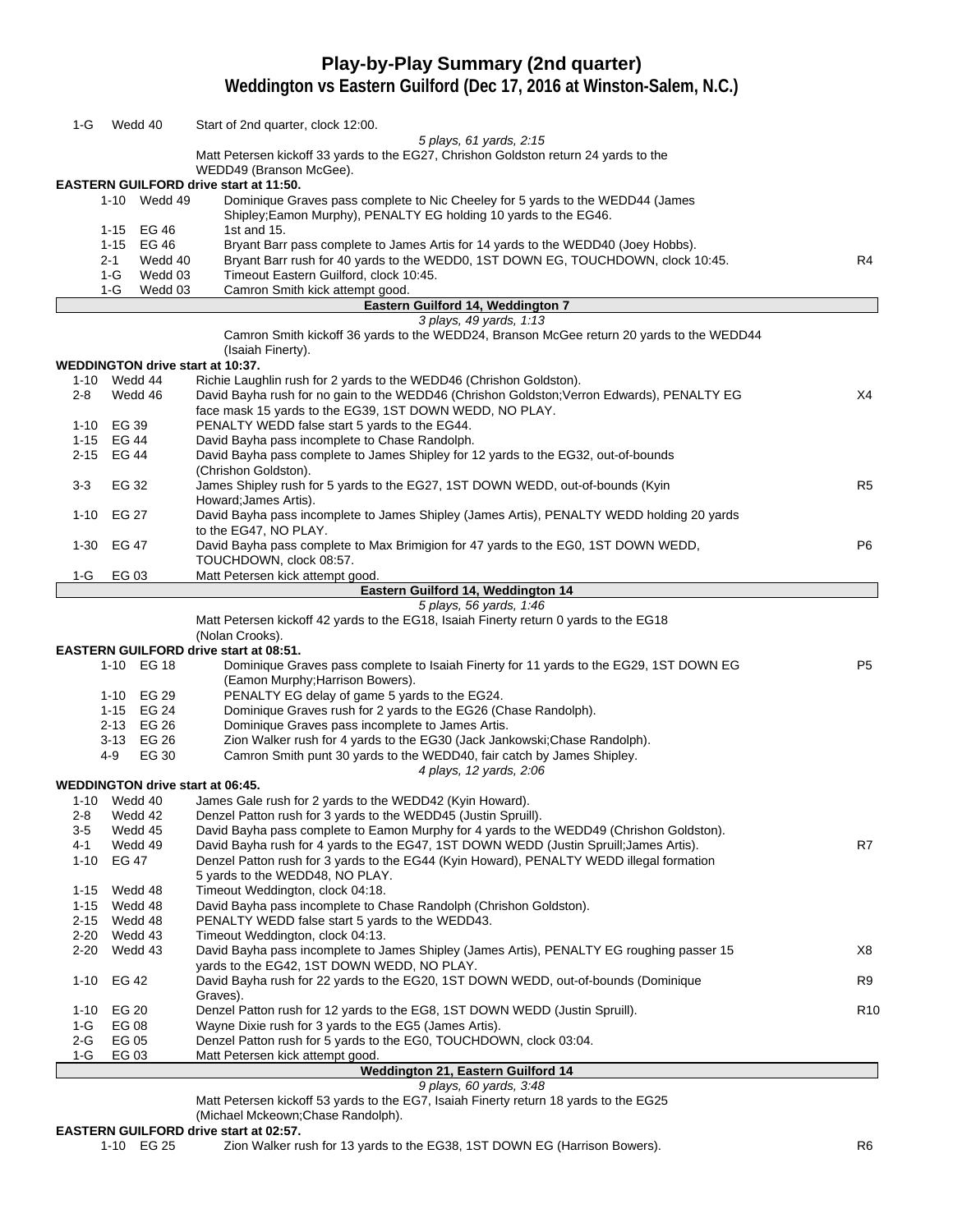### **Play-by-Play Summary (2nd quarter)**

#### **Weddington vs Eastern Guilford (Dec 17, 2016 at Winston-Salem, N.C.)**

- 1-10 EG 38 Dominique Graves pass complete to Nic Cheeley for 4 yards to the EG42 (James Shipley). 2-6 EG 42 Timeout Eastern Guilford, clock 02:13.<br>2-6 EG 42 Bryant Barr pass complete to Isaiah Fir Bryant Barr pass complete to Isaiah Finerty for no gain to the EG42 (Alex Lubinecky).
- 3-6 EG 42 Bryant Barr pass intercepted by Eddy Rios at the EG46, Eddy Rios return 15 yards to the
	- EG31 (Spencer Clapp).

4 plays, 17 yards, 1:24

4 plays, minus 3 yards, 1:16

#### **WEDDINGTON drive start at 01:33.**

|     | 1-10 EG 31 | David Bayha pass incomplete to Chase Turner (Chrishon Goldston).      |
|-----|------------|-----------------------------------------------------------------------|
|     | 2-10 EG 31 | Eamon Murphy rush for loss of 5 yards to the EG36 (Kyin Howard).      |
|     | 3-15 EG 36 | David Bayha rush for 13 yards to the EG23.                            |
| 4-2 | FG 23      | Timeout Weddington, clock 00:22.                                      |
| 4-2 | FG 23      | Max Brimigion rush for loss of 11 yards to the EG34 (Justin Spruill). |

## **EASTERN GUILFORD drive start at 00:17.**<br>1-10 EG 34 Zion Walker ru

Zion Walker rush for 2 yards to the EG36 (Chase Randolph).

End of half, clock 00:00.

#### 1 play, 2 yards, 0:17 **END OF 2nd QUARTER: Weddington 21, Eastern Guilford 14**

|                        |       | Time  |  | <b>1st Downs</b> |         | <b>Conversions</b> |                |                  |                  |
|------------------------|-------|-------|--|------------------|---------|--------------------|----------------|------------------|------------------|
| <b>Quarter Summary</b> | Score | Poss  |  |                  | 3rd     | 4th                | <b>Rushing</b> | Passing          | <b>Penalties</b> |
| Weddington             | 14    | 07:00 |  |                  | $1 - 3$ | $1 - 2$            | 12-55          | $3 - 6 - 0 - 63$ | 4-35             |
| Eastern Guilford       |       | 05:00 |  |                  | $0 - 2$ | $0 - 0$            | 5-61           | $5 - 7 - 1 - 34$ | 4-45             |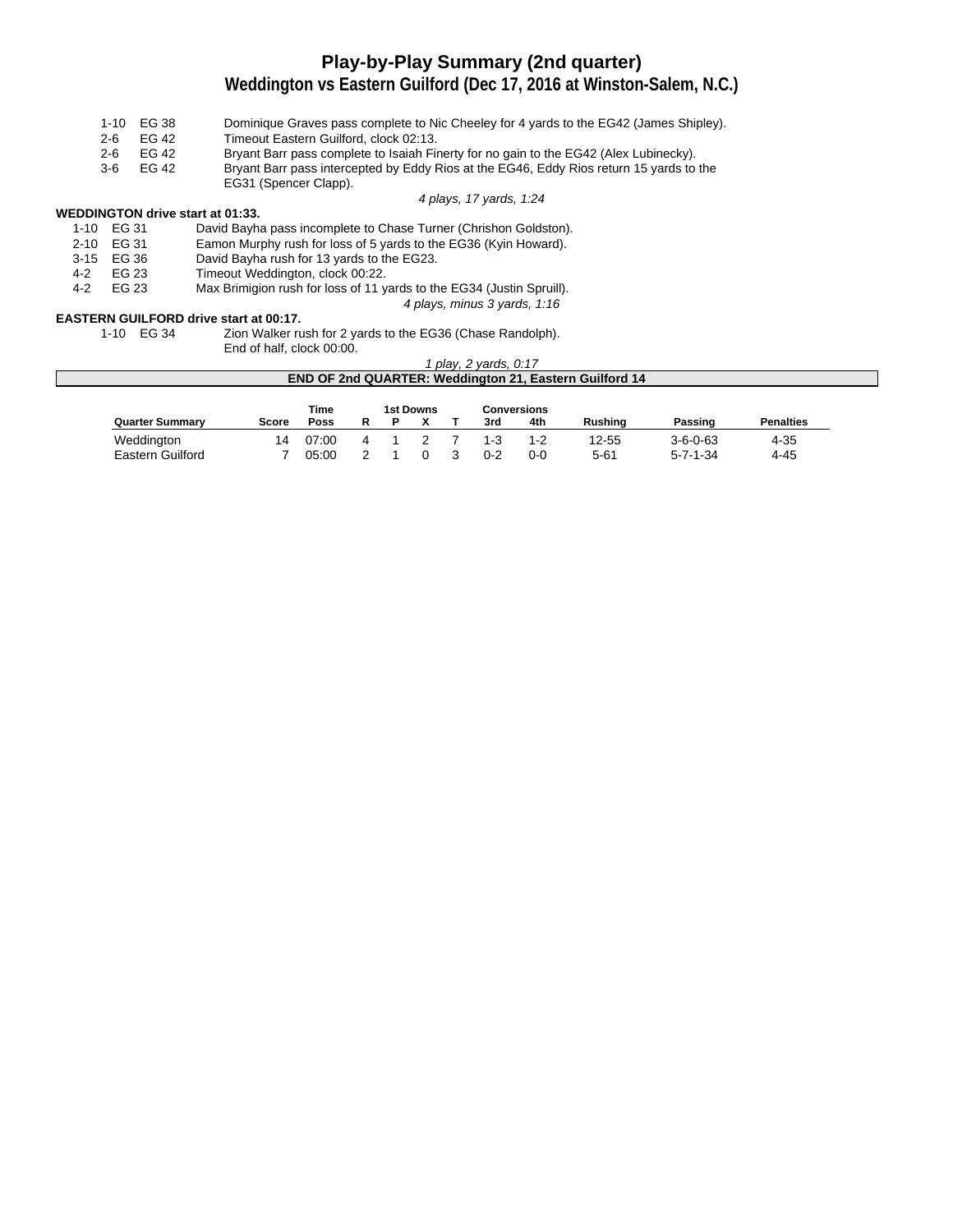#### **Quickie Statistics (Halftime)**

**Weddington vs Eastern Guilford (Dec 17, 2016 at Winston-Salem, N.C.)**

|                                   | <b>WEDD</b>  | EG           |
|-----------------------------------|--------------|--------------|
| Score                             | 21           | 14           |
| <b>FIRST DOWNS</b>                | 10           | 6            |
| <b>RUSHES-YARDS (NET)</b>         | 18-68        | 15-94        |
| <b>PASSING YDS (NET)</b>          | 126          | 118          |
| Passes Att-Comp-Int               | $11 - 6 - 0$ | $10 - 8 - 1$ |
| <b>TOTAL OFFENSE PLAYS-YARDS</b>  | 29-194       | 25-212       |
| <b>Fumble Returns-Yards</b>       | $0-0$        | $0-0$        |
| <b>Punt Returns-Yards</b>         | $1 - 3$      | $0-0$        |
| Kickoff Returns-Yards             | $2 - 58$     | $3 - 42$     |
| <b>Interception Returns-Yards</b> | $1 - 15$     | $0-0$        |
| Punts (Number-Avg)                | $1 - 39.0$   | $2 - 31.5$   |
| Fumbles-Lost                      | $1 - 1$      | $1 - 0$      |
| Penalties-Yards                   | $5 - 40$     | $6 - 60$     |
| <b>Possession Time</b>            | 11:59        | 12:01        |
| <b>Third-Down Conversions</b>     | 3 of 6       | $0$ of $4$   |
| <b>Fourth-Down Conversions</b>    | 1 of 2       | 0 of 1       |

| Rushing                |                     | No. Gain Loss   | <b>Net</b>     | TD             | Lg             | Avg  |          | <b>Rushing</b>                                                                   |                | No. Gain Loss  |              | Net<br>TD        | La             | Avg            |
|------------------------|---------------------|-----------------|----------------|----------------|----------------|------|----------|----------------------------------------------------------------------------------|----------------|----------------|--------------|------------------|----------------|----------------|
| David Bayha            | 5                   | 46<br>10        | 36             | 0              | 22             | 7.2  |          | <b>Bryant Barr</b>                                                               | 5              | 82             | 6            | 76<br>1          | 40             | 15.2           |
| Denzel Patton          | 5                   | 26              | 0<br>26        | $\mathbf{1}$   | 12             | 5.2  |          | Zion Walker                                                                      | 3              | 19             | 0            | 19<br>0          | 13             | 6.3            |
| Richie Laughlin        | $\overline{2}$      | 8               | 0<br>8         | 0              | 6              | 4.0  |          | Kyin Howard                                                                      | 1              | 6              | 0            | 6<br>0           | 6              | 6.0            |
| James Shipley          | 1                   | 5               | 5<br>0         | $\Omega$       | 5              | 5.0  |          | <b>Christian Mcmullen</b>                                                        | $\mathfrak{p}$ | $\overline{2}$ | 4            | $-2$<br>$\Omega$ | $\overline{2}$ | $-1.0$         |
| Passing                | $C-A-I$             |                 | Yds            | TD             | Long           | Sack |          | Passing                                                                          | $C-A-I$        |                | Yds          | TD<br>Long       |                | <b>Sack</b>    |
| David Bayha            | $6 - 11 - 0$        |                 | 126            | $\overline{2}$ | 47             |      |          | Dominique Graves                                                                 | $6 - 7 - 0$    |                | 104          | 1                | 80             |                |
|                        |                     |                 |                |                |                |      |          | <b>Bryant Barr</b>                                                               | $2 - 3 - 1$    |                | 14           | $\Omega$         | 14             | $\mathbf{1}$   |
| Receiving              | No.                 | Yards           | TD             | Long           |                |      |          | <b>Receiving</b>                                                                 | No.            | Yards          | TD           | Long             |                |                |
| James Shipley          | 3                   | 73              | 1              | 47             |                |      |          | Nic Cheeley                                                                      | 4              | 92             | $\mathbf{1}$ | 80               |                |                |
| Max Brimigion          |                     | 47              | 1              | 47             |                |      |          | <b>Isaiah Finerty</b>                                                            | 2              | 11             | 0            | 11               |                |                |
| Eamon Murphy           |                     | 4               | 0              |                | 4              |      |          | <b>James Artis</b>                                                               | 1              | 14             | 0            | 14               |                |                |
| Joey Hobbs             |                     | $\overline{2}$  | $\overline{0}$ |                | $\overline{2}$ |      |          | <b>Justin Matthews</b>                                                           |                | 1              | 0            | 1                |                |                |
| Punting                | No.                 | Yds             | Avg            | Long           | In20           |      | ΤВ       | <b>Punting</b>                                                                   | No.            | Yds            | Avg          | Long             | In20           | TВ             |
| Matt Petersen          | 1                   | $\overline{39}$ | 39.0           | 39             |                | 1    | $\Omega$ | Camron Smith                                                                     | $\overline{2}$ | 63             | 31.5         | 33               | $\Omega$       | $\overline{0}$ |
| <b>Punt Returns</b>    | No.                 | Yards           | TD             | Long           |                |      |          | <b>Punt Returns</b>                                                              | No.            | Yards          | TD           | Long             |                |                |
| James Shipley          |                     | -3              | $\Omega$       | $\Omega$       |                |      |          |                                                                                  |                |                |              |                  |                |                |
| <b>Kick Returns</b>    | No.                 | Yards           | TD             | Long           |                |      |          | <b>Kick Returns</b>                                                              | No.            | Yards          | TD           | Long             |                |                |
| James Shipley          |                     | 38              | 0              | 38             |                |      |          | <b>Isaiah Finerty</b>                                                            | $\overline{2}$ | 18             | $\mathbf 0$  | 18               |                |                |
| <b>Branson McGee</b>   | 1                   | 20              | 0              | 20             |                |      |          | <b>Chrishon Goldston</b>                                                         | 1              | 24             | 0            | 24               |                |                |
| <b>Tackles</b>         | UA-A                | <b>Total</b>    | <b>Sacks</b>   |                | TFL            |      |          | <b>Tackles</b>                                                                   | UA-A           | Total          |              | <b>Sacks</b>     | TFL            |                |
| <b>Chase Randolph</b>  | $5 - 3$             | 8               |                | 2.0            | 3.5            |      |          | <b>Justin Spruill</b>                                                            | $3-2$          | 5              |              | 0.0              | 1.0            |                |
| James Shipley          | $4 - 1$             | 5               |                | 0.0            | 0.0            |      |          | Kyin Howard                                                                      | $3 - 2$        | 5              |              | 0.0              | 1.0            |                |
| <b>Harrison Bowers</b> | $2 - 1$             | 3               |                | 0.0            | 0.0            |      |          | <b>Chrishon Goldston</b>                                                         | $3 - 1$        | 4              |              | 0.0              | 0.0            |                |
| Eamon Murphy           | $0 - 3$             | 3               |                | 0.0            | 0.0            |      |          | <b>James Artis</b>                                                               | $1 - 3$        | 4              |              | 0.0              | 0.0            |                |
| Qtr<br>Time            | <b>Scoring Play</b> |                 |                |                |                |      |          |                                                                                  |                |                |              |                  | V-H            |                |
| 11:49<br>1st           |                     |                 |                |                |                |      |          | EG - Nic Cheeley 80 yd pass from Dominique Graves (Camron Smith kick), 1-80 0:20 |                |                |              |                  | $0 - 7$        |                |
| 00:00                  |                     |                 |                |                |                |      |          | WEDD - James Shipley 47 yd pass from David Bayha (Matt Petersen kick), 5-61 2:15 |                |                |              |                  | $7 - 7$        |                |
| 10:45<br>2nd           |                     |                 |                |                |                |      |          | EG - Bryant Barr 40 yd run (Camron Smith kick), 3-49 1:13                        |                |                |              |                  | $7 - 14$       |                |
| 08:57                  |                     |                 |                |                |                |      |          | WEDD - Max Brimigion 47 yd pass from David Bayha (Matt Petersen kick), 5-56 1:46 |                |                |              |                  | $14 - 14$      |                |
| 03:04                  |                     |                 |                |                |                |      |          | WEDD - Denzel Patton 5 yd run (Matt Petersen kick), 9-60 3:48                    |                |                |              |                  | $21 - 14$      |                |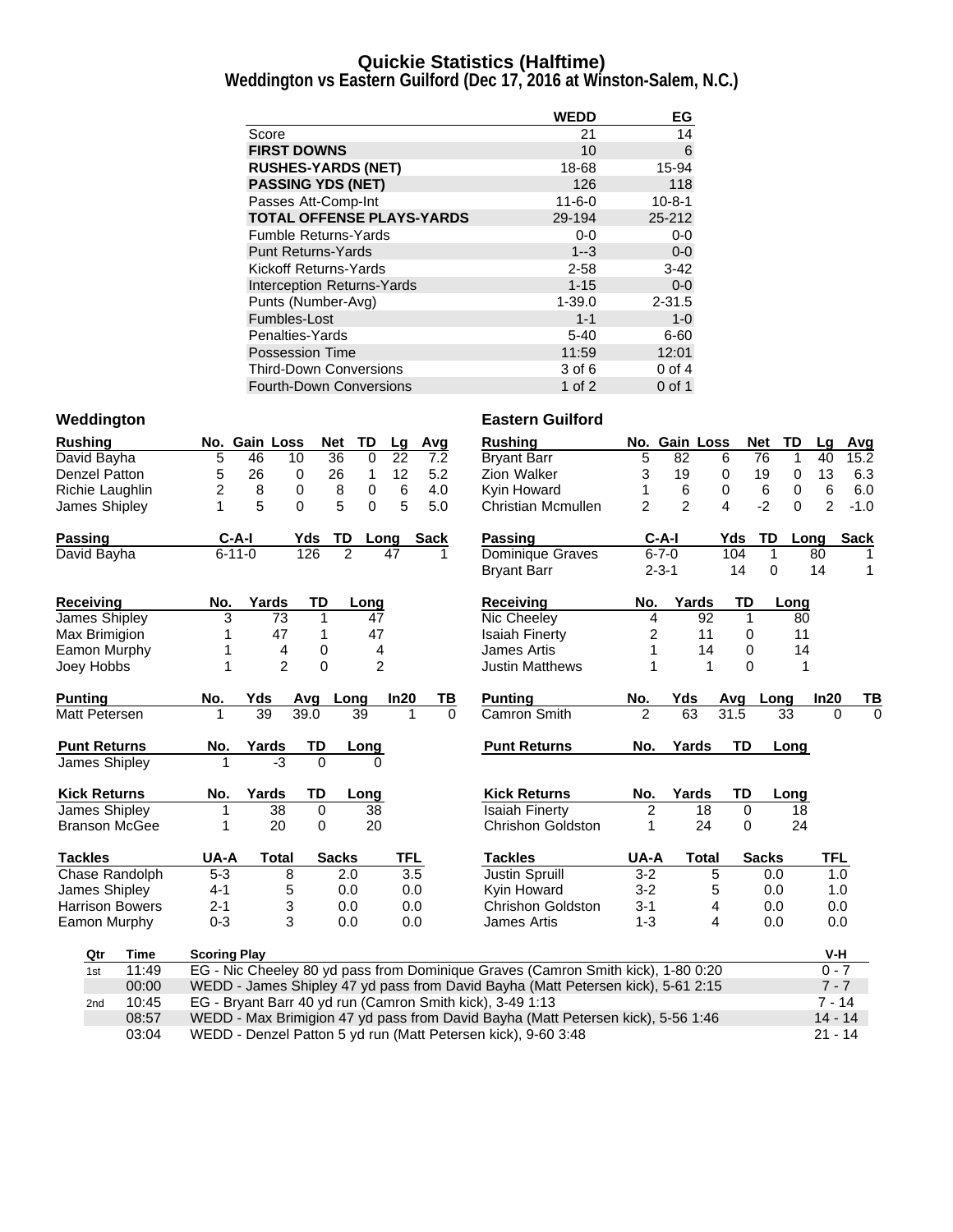## **Play-by-Play Summary (3rd quarter)**

**Weddington vs Eastern Guilford (Dec 17, 2016 at Winston-Salem, N.C.)**

|         |                         | Start of 3rd quarter, clock 12:00, EG ball on EG40.<br>Camron Smith kickoff 54 yards to the WEDD6, James Shipley return 27 yards to the WEDD33 |                  |
|---------|-------------------------|------------------------------------------------------------------------------------------------------------------------------------------------|------------------|
|         |                         | (Nic Cheeley; William Carson).                                                                                                                 |                  |
|         |                         | <b>WEDDINGTON drive start at 11:51.</b>                                                                                                        |                  |
|         | 1-10 Wedd 33            | Denzel Patton rush for 1 yard to the WEDD34 (Spencer Clapp).                                                                                   |                  |
| $2 - 9$ | Wedd 34                 | David Bayha pass complete to Joey Hobbs for 8 yards to the WEDD42 (Kyin Howard).                                                               |                  |
| $3 - 1$ | Wedd 42                 | David Bayha rush for 2 yards to the WEDD44, 1ST DOWN WEDD (Christian Mcmullen; Justin                                                          | R <sub>11</sub>  |
|         |                         | Spruill).                                                                                                                                      |                  |
|         | 1-10 Wedd 44            | Denzel Patton rush for 4 yards to the WEDD48 (Chrishon Goldston).                                                                              |                  |
| $2 - 6$ | Wedd 48                 | David Bayha rush for 1 yard to the WEDD49 (Kyin Howard; Chrishon Goldston).                                                                    |                  |
| $3-5$   | Wedd 49                 | David Bayha pass intercepted by Isaiah Finerty at the EG19, Isaiah Finerty return 2 yards                                                      |                  |
|         |                         | to the EG21 (Blaise Arthur-Wong).                                                                                                              |                  |
|         |                         | 6 plays, 16 yards, 3:02                                                                                                                        |                  |
|         |                         | <b>EASTERN GUILFORD drive start at 08:49.</b>                                                                                                  |                  |
|         | 1-10 EG 21              | Dominique Graves rush for 2 yards to the EG23 (Joey Hobbs; Chase Randolph).                                                                    |                  |
|         | $2 - 8$<br>EG 23        | Dominique Graves pass complete to James Artis for 4 yards to the EG27 (Joey Hobbs).                                                            |                  |
|         | EG 27<br>3-4            | Bryant Barr rush for 7 yards to the EG34, 1ST DOWN EG (Harrison Bowers).                                                                       | R7               |
|         | 1-10 EG 34              | James Artis rush for 4 yards to the EG38 (Ben Lamb; John Williamson III).                                                                      |                  |
|         | EG 38<br>$2 - 6$        | Kyin Howard rush for 2 yards to the EG40 (Chase Randolph; Joey Hobbs).                                                                         |                  |
|         | EG 40<br>$3 - 4$        | Dominique Graves pass incomplete to Isaiah Finerty (Chase Randolph).                                                                           |                  |
|         | <b>EG 40</b><br>$4 - 4$ | Camron Smith punt 30 yards to the WEDD30, fair catch by James Shipley.                                                                         |                  |
|         |                         | 6 plays, 19 yards, 3:09                                                                                                                        |                  |
|         |                         | <b>WEDDINGTON drive start at 05:40.</b>                                                                                                        |                  |
|         | 1-10 Wedd 30            | Wayne Dixie rush for 4 yards to the WEDD34 (Verron Edwards).                                                                                   |                  |
|         |                         |                                                                                                                                                |                  |
| $2 - 6$ | Wedd 34                 | David Bayha rush for 24 yards to the EG42, 1ST DOWN WEDD, out-of-bounds (Dennis Brooks).                                                       | R <sub>12</sub>  |
|         | 1-10 EG 42              | Denzel Patton rush for 6 yards to the EG36 (Kyin Howard).                                                                                      |                  |
| $2 - 4$ | EG 36                   | Blaise Arthur-Wong rush for 9 yards to the EG27, 1ST DOWN WEDD, out-of-bounds (James                                                           | R <sub>13</sub>  |
|         |                         | Artis).                                                                                                                                        |                  |
| 1-10    | EG 27                   | David Bayha pass complete to Richie Laughlin for 27 yards to the EG0, 1ST DOWN WEDD,                                                           | P <sub>14</sub>  |
|         |                         | TOUCHDOWN, clock 04:07.                                                                                                                        |                  |
| 1-G     | EG 03                   | Matt Petersen kick attempt failed.                                                                                                             |                  |
|         |                         | Weddington 27, Eastern Guilford 14                                                                                                             |                  |
|         |                         | 5 plays, 70 yards, 1:40                                                                                                                        |                  |
|         |                         | Matt Petersen kickoff 47 yards to the EG13, Isaiah Finerty return 9 yards to the EG22                                                          |                  |
|         |                         | (Trey Alsbrooks).                                                                                                                              |                  |
|         |                         | <b>EASTERN GUILFORD drive start at 04:00.</b>                                                                                                  |                  |
|         | 1-10 EG 22              | Dominique Graves pass complete to Isaiah Finerty for loss of 7 yards to the EG15                                                               |                  |
|         |                         | (Harrison Bowers).                                                                                                                             |                  |
|         | 2-17 EG 15              | PENALTY EG false start 5 yards to the EG10.                                                                                                    |                  |
|         |                         |                                                                                                                                                |                  |
|         | 2-22 EG 10              | Dominique Graves rush for no gain to the EG10 (Chase Randolph).                                                                                |                  |
|         | 3-22 EG 10              | Dominique Graves pass incomplete to Nafi Tucker.                                                                                               |                  |
|         | 4-22 EG 10              | Camron Smith punt 27 yards to the EG37, fair catch by James Shipley.                                                                           |                  |
|         |                         | 3 plays, minus 12 yards, 1:46                                                                                                                  |                  |
|         |                         | <b>WEDDINGTON drive start at 02:14.</b>                                                                                                        |                  |
|         | 1-10 EG 37              | Denzel Patton rush for 4 yards to the EG33 (Spencer Clapp; Verron Edwards).                                                                    |                  |
| $2-6$   | EG 33                   | Richie Laughlin rush for 15 yards to the EG18, 1ST DOWN WEDD (Justin Spruill; Kyin Howard).                                                    | R <sub>15</sub>  |
| 1-10    | EG 18                   | David Bayha pass complete to Joey Hobbs for 17 yards to the EG1, 1ST DOWN WEDD (Savionne                                                       | P16              |
|         |                         | Watt).                                                                                                                                         |                  |
| 1-G     | EG 01                   | Chase Randolph rush for 1 yard to the EG0, TOUCHDOWN, clock 01:07.                                                                             |                  |
| $1-G$   | EG 03                   | David Bayha pass attempt failed.                                                                                                               |                  |
|         |                         | Weddington 33, Eastern Guilford 14                                                                                                             |                  |
|         |                         | 4 plays, 37 yards, 1:11                                                                                                                        |                  |
|         |                         | Matt Petersen kickoff 48 yards to the EG12, Isaiah Finerty return 12 yards to the EG24.                                                        |                  |
|         |                         | <b>EASTERN GUILFORD drive start at 01:03.</b>                                                                                                  |                  |
|         | 1-10 EG 24              | Dominique Graves pass incomplete to Isaiah Finerty.                                                                                            |                  |
|         | 2-10 EG 24              | Bryant Barr rush for 4 yards to the EG28 (Joey Hobbs; Jack Jankowski).                                                                         |                  |
|         | <b>EG 28</b>            | Bryant Barr pass incomplete to Nic Cheeley.                                                                                                    |                  |
|         | 3-6                     |                                                                                                                                                |                  |
|         | EG 28<br>4-6            | Camron Smith punt 29 yards to the WEDD43, downed.                                                                                              |                  |
|         |                         | 3 plays, 4 yards, 1:00                                                                                                                         |                  |
|         |                         | WEDDINGTON drive start at 00:03.                                                                                                               |                  |
| 1-10    | Wedd 43                 | David Bayha rush for 8 yards to the EG49, out-of-bounds (Chrishon Goldston).                                                                   |                  |
|         |                         | END OF 3rd QUARTER: Weddington 33, Eastern Guilford 14                                                                                         |                  |
|         |                         |                                                                                                                                                |                  |
|         |                         | <b>1st Downs</b><br><b>Conversions</b><br>Time<br>R<br>Т                                                                                       | <b>Penalties</b> |
|         | <b>Quarter Summary</b>  | <b>Rushing</b><br>Score<br>Poss<br>P<br>x<br>3rd<br>4th<br>Passing                                                                             |                  |

Weddington 12 05:56 4 2 0 6 1-2 0-0 12-79 3-4-1-52 0-0 Eastern Guilford 0 05:55 1 0 0 1 1-4 0-0 6-19 2-6-0-(-3) 1-5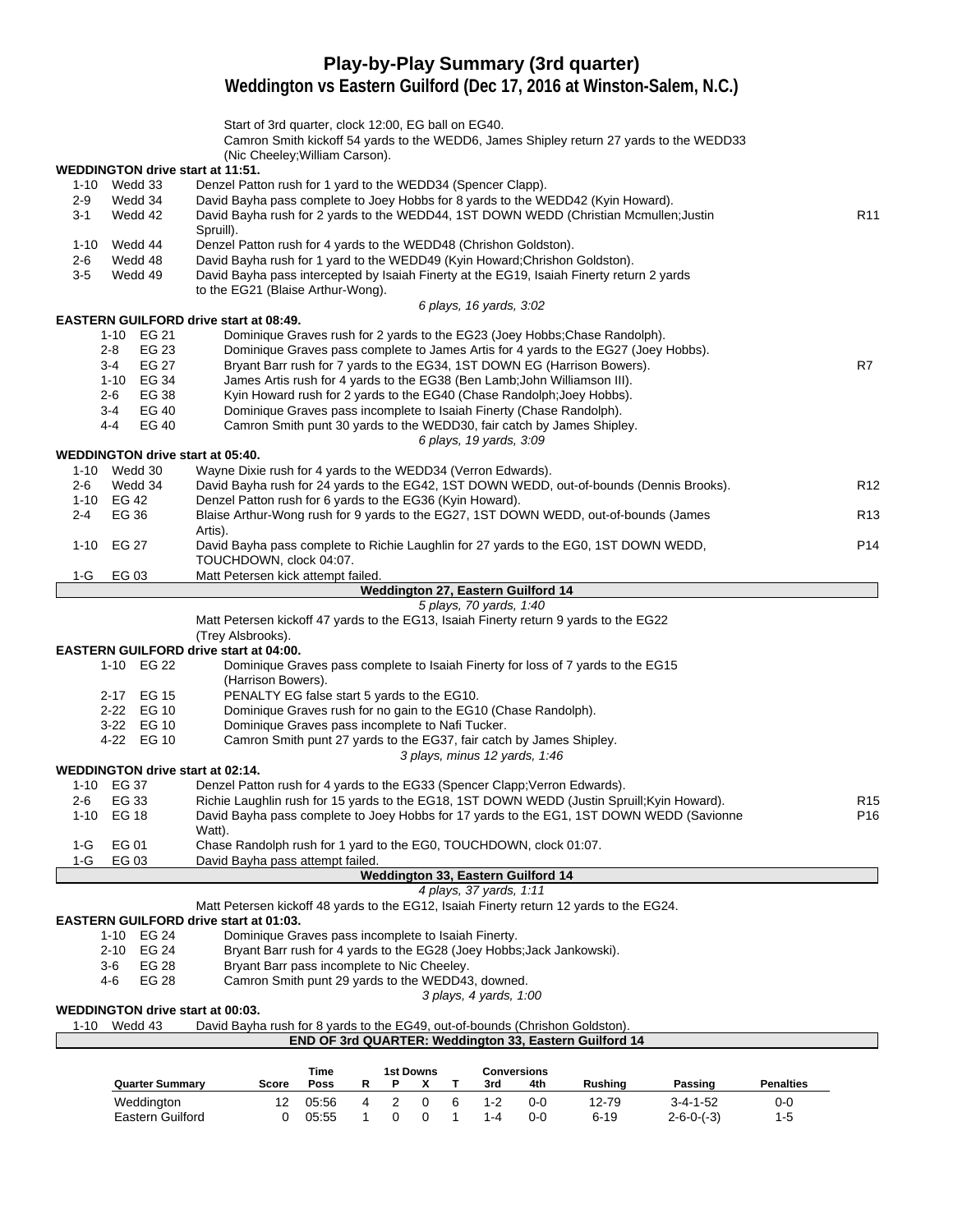#### **Quickie Statistics (3rd quarter)**

**Weddington vs Eastern Guilford (Dec 17, 2016 at Winston-Salem, N.C.)**

|                                   | <b>WEDD</b>  | EG             |
|-----------------------------------|--------------|----------------|
| Score                             | 33           | 14             |
| <b>FIRST DOWNS</b>                | 16           | $\overline{7}$ |
| <b>RUSHES-YARDS (NET)</b>         | 30-147       | $21 - 113$     |
| <b>PASSING YDS (NET)</b>          | 178          | 115            |
| Passes Att-Comp-Int               | $15 - 9 - 1$ | $16 - 10 - 1$  |
| <b>TOTAL OFFENSE PLAYS-YARDS</b>  | 45-325       | 37-228         |
| <b>Fumble Returns-Yards</b>       | $0-0$        | $0-0$          |
| <b>Punt Returns-Yards</b>         | $1 - 3$      | $0-0$          |
| Kickoff Returns-Yards             | $3 - 85$     | $5 - 63$       |
| <b>Interception Returns-Yards</b> | $1 - 15$     | $1 - 2$        |
| Punts (Number-Avg)                | $1 - 39.0$   | $5 - 29.8$     |
| Fumbles-Lost                      | $1 - 1$      | $1-0$          |
| Penalties-Yards                   | $5 - 40$     | $7 - 65$       |
| <b>Possession Time</b>            | 17:55        | 17:56          |
| <b>Third-Down Conversions</b>     | 4 of 8       | 1 of $8$       |
| <b>Fourth-Down Conversions</b>    | 1 of $2$     | $0$ of 1       |

| <b>Rushing</b>         |                           |                                                                       | No. Gain Loss |                | <b>Net</b>   | TD          | Lg               | Avg         | <b>Rushing</b>                                                                            |                | No. Gain Loss   |                | Net<br>TD     | Lq             | Avg         |
|------------------------|---------------------------|-----------------------------------------------------------------------|---------------|----------------|--------------|-------------|------------------|-------------|-------------------------------------------------------------------------------------------|----------------|-----------------|----------------|---------------|----------------|-------------|
| David Bayha            |                           | 9                                                                     | 81            | 10             | 71           | $\mathbf 0$ | 24               | 7.9         | <b>Bryant Barr</b>                                                                        | 7              | 93              | 6              | 87<br>1       | 40             | 12.4        |
| Denzel Patton          |                           | 9                                                                     | 41            | 0              | 41           | 1           | 12               | 4.6         | Zion Walker                                                                               | 3              | 19              | 0              | 19<br>0       | 13             | 6.3         |
| Richie Laughlin        |                           | 3                                                                     | 23            | 0              | 23           | 0           | 15               | 7.7         | Kyin Howard                                                                               | $\overline{2}$ | 8               | 0              | 8<br>0        | 6              | 4.0         |
|                        | <b>Blaise Arthur-Wong</b> | $\mathfrak{p}$                                                        | 13            | $\Omega$       | 13           | $\Omega$    | 9                | 6.5         | James Artis                                                                               | 1              | 4               | $\Omega$       | 4<br>$\Omega$ | $\overline{4}$ | 4.0         |
| Passing                |                           | $C-A-I$                                                               |               | Yds            | TD           | Long        |                  | <b>Sack</b> | <b>Passing</b>                                                                            | $C-A-I$        |                 | Yds            | TD<br>Long    |                | <b>Sack</b> |
| David Bayha            |                           | $9 - 15 - 1$                                                          |               | 178            | 3            |             | 47               | 1           | <b>Dominique Graves</b>                                                                   | $8 - 12 - 0$   |                 | 101            | $\mathbf{1}$  | 80             | 1           |
|                        |                           |                                                                       |               |                |              |             |                  |             | <b>Bryant Barr</b>                                                                        | $2 - 4 - 1$    |                 | 14             | 0             | 14             | 1           |
| Receiving              |                           | No.                                                                   | Yards         | TD             |              | Long        |                  |             | <b>Receiving</b>                                                                          | No.            | Yards           | TD             | Long          |                |             |
| James Shipley          |                           | 3                                                                     | 73            | 1              |              | 47          |                  |             | Nic Cheeley                                                                               | 4              | 92              | 1              | 80            |                |             |
| Joey Hobbs             |                           | 3                                                                     | 27            | 0              |              | 17          |                  |             | <b>Isaiah Finerty</b>                                                                     | 3              | 4               | 0              | 11            |                |             |
| Max Brimigion          |                           | 1                                                                     | 47            | 1              |              | 47          |                  |             | <b>James Artis</b>                                                                        | $\overline{2}$ | 18              | 0              | 14            |                |             |
| Richie Laughlin        |                           | 1                                                                     | 27            | 1              |              | 27          |                  |             | <b>Justin Matthews</b>                                                                    |                | 1               | $\Omega$       | 1             |                |             |
| Punting                |                           | No.                                                                   | Yds           | Avg Long       |              |             | In20             | ΤВ          | <b>Punting</b>                                                                            | No.            | Yds             |                | Avg Long      | In20           | TВ          |
| Matt Petersen          |                           | 1                                                                     | 39            | 39.0           | 39           |             | 1                | $\Omega$    | Camron Smith                                                                              | 5              | 149             | 29.8           | 33            | $\Omega$       | $\Omega$    |
| <b>Punt Returns</b>    |                           | No.                                                                   | Yards         | TD             |              | Long        |                  |             | <b>Punt Returns</b>                                                                       | No.            | Yards           | <b>TD</b>      | Long          |                |             |
| James Shipley          |                           |                                                                       | -3            | $\Omega$       |              | $\Omega$    |                  |             |                                                                                           |                |                 |                |               |                |             |
| <b>Kick Returns</b>    |                           | No.                                                                   | Yards         | TD             |              | Long        |                  |             | <b>Kick Returns</b>                                                                       | No.            | Yards           | TD             | Long          |                |             |
| James Shipley          |                           | $\overline{c}$                                                        | 65            | $\overline{0}$ |              | 38          |                  |             | <b>Isaiah Finerty</b>                                                                     | 4              | $\overline{39}$ | $\overline{0}$ | 18            |                |             |
| <b>Branson McGee</b>   |                           | 1                                                                     | 20            | 0              |              | 20          |                  |             | <b>Chrishon Goldston</b>                                                                  | 1              | 24              | $\mathbf 0$    | 24            |                |             |
| <b>Tackles</b>         |                           | UA-A                                                                  | <b>Total</b>  |                | <b>Sacks</b> |             | TFL              |             | <b>Tackles</b>                                                                            | UA-A           | <b>Total</b>    |                | <b>Sacks</b>  | TFL            |             |
| Chase Randolph         |                           | $6-5$                                                                 |               | 11             | 2.0          |             | $\overline{3.5}$ |             | Kyin Howard                                                                               | $5-4$          |                 | 9              | 0.0           | 1.0            |             |
| Joey Hobbs             |                           | $2 - 4$                                                               |               | 6              | 0.0          |             | 0.0              |             | <b>Chrishon Goldston</b>                                                                  | $5-2$          |                 | $\overline{7}$ | 0.0           | 0.0            |             |
| James Shipley          |                           | $4 - 1$                                                               |               | 5              | 0.0          |             | 0.0              |             | Justin Spruill                                                                            | $3 - 4$        |                 | $\overline{7}$ | 0.0           | 1.0            |             |
| <b>Harrison Bowers</b> |                           | $4 - 1$                                                               |               | 5              | 0.0          |             | 1.0              |             | <b>Spencer Clapp</b>                                                                      | $2 - 3$        |                 | 5              | 0.0           | 0.0            |             |
| Qtr                    | <b>Time</b>               | <b>Scoring Play</b>                                                   |               |                |              |             |                  |             |                                                                                           |                |                 |                |               | V-H            |             |
| 1st                    | 11:49                     |                                                                       |               |                |              |             |                  |             | EG - Nic Cheeley 80 yd pass from Dominique Graves (Camron Smith kick), 1-80 0:20          |                |                 |                |               | $0 - 7$        |             |
|                        | 00:00                     |                                                                       |               |                |              |             |                  |             | WEDD - James Shipley 47 yd pass from David Bayha (Matt Petersen kick), 5-61 2:15          |                |                 |                |               | $7 - 7$        |             |
| 2 <sub>nd</sub>        | 10:45                     | EG - Bryant Barr 40 yd run (Camron Smith kick), 3-49 1:13<br>$7 - 14$ |               |                |              |             |                  |             |                                                                                           |                |                 |                |               |                |             |
|                        | 08:57                     |                                                                       |               |                |              |             |                  |             | WEDD - Max Brimigion 47 yd pass from David Bayha (Matt Petersen kick), 5-56 1:46          |                |                 |                |               | $14 - 14$      |             |
|                        | 03:04                     |                                                                       |               |                |              |             |                  |             | WEDD - Denzel Patton 5 yd run (Matt Petersen kick), 9-60 3:48                             |                |                 |                |               | $21 - 14$      |             |
| 3rd                    | 04:07                     |                                                                       |               |                |              |             |                  |             | WEDD - Richie Laughlin 27 yd pass from David Bayha (Matt Petersen kick failed), 5-70 1:40 |                |                 |                |               | $27 - 14$      |             |
|                        | 01:07                     |                                                                       |               |                |              |             |                  |             | WEDD - Chase Randolph 1 yd run (David Bayha pass failed), 4-37 1:11                       |                |                 |                |               | $33 - 14$      |             |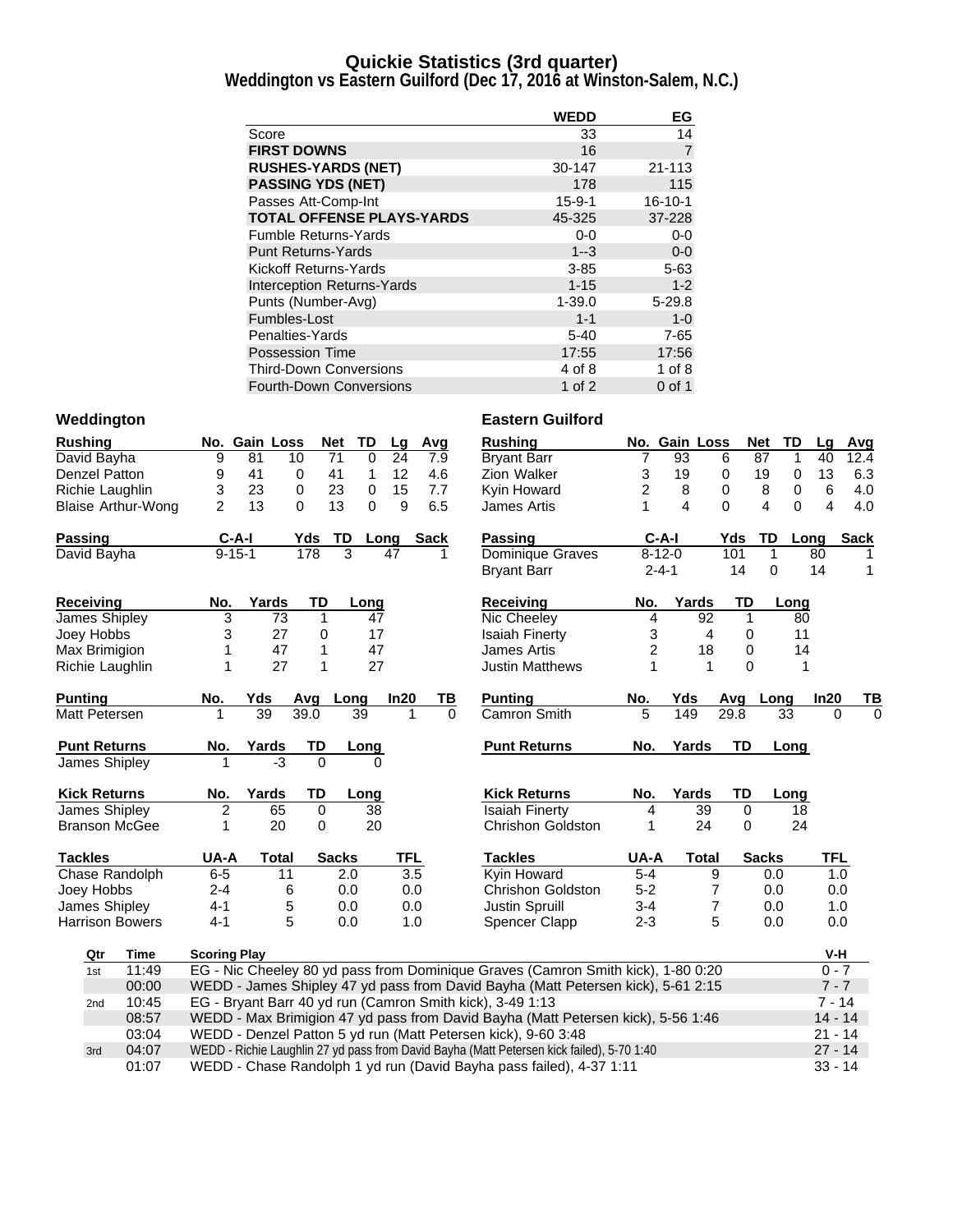## **Play-by-Play Summary (4th quarter)**

**Weddington vs Eastern Guilford (Dec 17, 2016 at Winston-Salem, N.C.)**

| $2 - 2$          | EG 49          |                        | Start of 4th quarter, clock 12:00.                                                                                                                                 |                  |
|------------------|----------------|------------------------|--------------------------------------------------------------------------------------------------------------------------------------------------------------------|------------------|
| $2 - 2$          | EG 49          |                        | David Bayha pass complete to Denzel Patton for 5 yards to the EG44, 1ST DOWN WEDD (Isaiah                                                                          | P17              |
|                  |                |                        | Finerty).                                                                                                                                                          |                  |
|                  | 1-10 EG 44     |                        | David Bayha rush for 4 yards to the EG40 (Tyray Vanscoy; Verron Edwards).                                                                                          |                  |
| 2-6              | EG 40          |                        | David Bayha rush for 5 yards to the EG35 (Isaiah Finerty).                                                                                                         |                  |
| 3-1              | EG 35          |                        | Wyatt Furlong rush for no gain to the EG35 (Isaiah Finerty).                                                                                                       |                  |
| 4-1              | EG 35          |                        | Denzel Patton rush for 3 yards to the EG32, 1ST DOWN WEDD (Tyray Vanscoy; Verron Edwards).                                                                         | R <sub>18</sub>  |
|                  | 1-10 EG 32     |                        | Denzel Patton rush for 5 yards to the EG27 (Kyin Howard; James Artis).                                                                                             |                  |
| 2-5<br>3-1       | EG 27<br>EG 23 |                        | Chase Randolph rush for 4 yards to the EG23 (Kyin Howard; Verron Edwards).<br>David Bayha rush for 5 yards to the EG18, 1ST DOWN WEDD (Adam Akins; Spencer Clapp). | R <sub>19</sub>  |
|                  | 1-10 EG 18     |                        | David Bayha sacked for loss of 11 yards to the EG29 (Spencer Clapp).                                                                                               |                  |
|                  | 2-21 EG 29     |                        | Richie Laughlin rush for loss of 3 yards to the EG32 (James Artis).                                                                                                |                  |
|                  | 3-24 EG 32     |                        | David Bayha pass incomplete to Max Brimigion.                                                                                                                      |                  |
|                  | 4-24 EG 32     |                        | Matt Petersen punt 24 yards to the EG8, fair catch by Isaiah Finerty, PENALTY WEDD                                                                                 |                  |
|                  |                |                        | illegal block 16 yards to the EG48, NO PLAY.                                                                                                                       |                  |
|                  | 4-40 EG 48     |                        | Matt Petersen punt 43 yards to the EG5, Isaiah Finerty return 71 yards to the WEDD24                                                                               |                  |
|                  |                |                        | (Christopher Sorensen; Branson McGee).                                                                                                                             |                  |
|                  |                |                        | 12 plays, 9 yards, 6:00                                                                                                                                            |                  |
|                  |                |                        | <b>EASTERN GUILFORD drive start at 06:03.</b>                                                                                                                      |                  |
|                  |                | 1-10 Wedd 24           | Bryant Barr pass complete to Zaccheus Milton for 24 yards to the WEDD0, 1ST DOWN EG,                                                                               | P8               |
|                  |                |                        | TOUCHDOWN, clock 05:55.                                                                                                                                            |                  |
|                  | 1-G            | Wedd 03                | Bryant Barr pass attempt failed.                                                                                                                                   |                  |
|                  |                |                        | Weddington 33, Eastern Guilford 20                                                                                                                                 |                  |
|                  |                |                        | 1 play, 24 yards, 0:11                                                                                                                                             |                  |
|                  |                |                        | Camron Smith kickoff 10 yards to the 50 yardline, on-side kick, recovered by EG Nafi                                                                               |                  |
|                  |                |                        | Tucker on 50 yardline.<br><b>EASTERN GUILFORD drive start at 05:52.</b>                                                                                            |                  |
|                  |                | 1-10 EG 50             | Dominique Graves pass complete to James Artis for 15 yards to the WEDD35, 1ST DOWN EG                                                                              | P9               |
|                  |                |                        | (Joey Hobbs).                                                                                                                                                      |                  |
|                  |                | 1-10 Wedd 35           | Dominique Graves sacked for loss of 9 yards to the WEDD44 (Chase Randolph).                                                                                        |                  |
|                  |                | 2-19 Wedd 44           | Timeout Eastern Guilford, clock 04:46.                                                                                                                             |                  |
|                  |                | 2-19 Wedd 44           | Bryant Barr pass incomplete to Nafi Tucker, dropped pass.                                                                                                          |                  |
|                  |                | 3-19 Wedd 44           | Bryant Barr pass incomplete to Isaiah Finerty (Eamon Murphy).                                                                                                      |                  |
|                  |                | 4-19 Wedd 44           | Bryant Barr rush for 5 yards to the WEDD39, out-of-bounds (Eddy Rios).                                                                                             |                  |
|                  |                |                        | 5 plays, 11 yards, 1:25                                                                                                                                            |                  |
|                  |                |                        | <b>WEDDINGTON drive start at 04:27.</b>                                                                                                                            |                  |
|                  | 1-10 Wedd 39   |                        | Wayne Dixie rush for no gain to the WEDD39 (Verron Edwards).                                                                                                       |                  |
|                  | 2-10 Wedd 39   |                        | Timeout Eastern Guilford, clock 04:20.                                                                                                                             |                  |
|                  | 2-10 Wedd 39   |                        | Denzel Patton rush for 6 yards to the WEDD45 (James Artis; Spencer Clapp).                                                                                         |                  |
| $3-4$            |                | Wedd 45                | Denzel Patton rush for 2 yards to the WEDD47, fumble forced by Jadon Johnson, fumble by                                                                            | <b>R20</b>       |
|                  |                |                        | Denzel Patton recovered by WEDD Nick Bernhard at EG49, 1ST DOWN WEDD.                                                                                              |                  |
|                  | 1-10 EG 49     |                        | Chase Randolph rush for 3 yards to the EG46 (Dennis Brooks; Tyray Vanscoy).                                                                                        |                  |
| $2 - 7$          | EG 46          |                        | Timeout Eastern Guilford, clock 03:02.                                                                                                                             |                  |
| $2 - 7$<br>$3-3$ | EG 46<br>EG 42 |                        | Blaise Arthur-Wong rush for 4 yards to the EG42 (Spencer Clapp).<br>Joey Hobbs rush for loss of 3 yards to the EG45 (Jadon Johnson; Adam Akins).                   |                  |
| 4-6              | EG 45          |                        | Timeout Weddington, clock 01:37.                                                                                                                                   |                  |
| 4-6              | <b>EG 45</b>   |                        | Matt Petersen punt 25 yards to the EG20, out-of-bounds.                                                                                                            |                  |
|                  |                |                        | 6 plays, 16 yards, 2:58                                                                                                                                            |                  |
|                  |                |                        | <b>EASTERN GUILFORD drive start at 01:29.</b>                                                                                                                      |                  |
|                  | $1 - 10$       | <b>EG 20</b>           | Dominique Graves pass incomplete to Bryant Barr.                                                                                                                   |                  |
|                  | 2-10           | EG 20                  | Dominique Graves sacked for loss of 4 yards to the EG16 (Denzel Patton).                                                                                           |                  |
|                  | 3-14           | EG 16                  | Dominique Graves pass incomplete to Nic Cheeley (Max Brimigion).                                                                                                   |                  |
|                  |                | 4-14 EG 16             | Dominique Graves pass incomplete to Nic Cheeley (Harrison Bowers).                                                                                                 |                  |
|                  |                |                        | 4 plays, minus 4 yards, 0:52                                                                                                                                       |                  |
|                  |                |                        | <b>WEDDINGTON drive start at 00:37.</b>                                                                                                                            |                  |
|                  | 1-10 EG 16     |                        | TEAM rush for loss of 2 yards to the EG18.                                                                                                                         |                  |
|                  |                |                        | End of game, clock 00:00.                                                                                                                                          |                  |
|                  |                |                        | 1 play, minus 2 yards, 0:37                                                                                                                                        |                  |
|                  |                |                        | FINAL SCORE: Weddington 33, Eastern Guilford 20                                                                                                                    |                  |
|                  |                |                        |                                                                                                                                                                    |                  |
|                  |                | <b>Quarter Summary</b> | Time<br>1st Downs<br><b>Conversions</b><br>Poss<br>R<br>P<br>X<br>3rd<br><b>Rushing</b><br>Passing<br>Score<br>Т<br>4th                                            | <b>Penalties</b> |
|                  |                |                        |                                                                                                                                                                    |                  |

Weddington 0 09:32 3 1 0 4 2-5 1-1 16-26 1-2-0-5 1-16 Eastern Guilford 6 02:28 0 2 0 2 0-2 0-2 3-(-8) 2-7-0-39 0-0